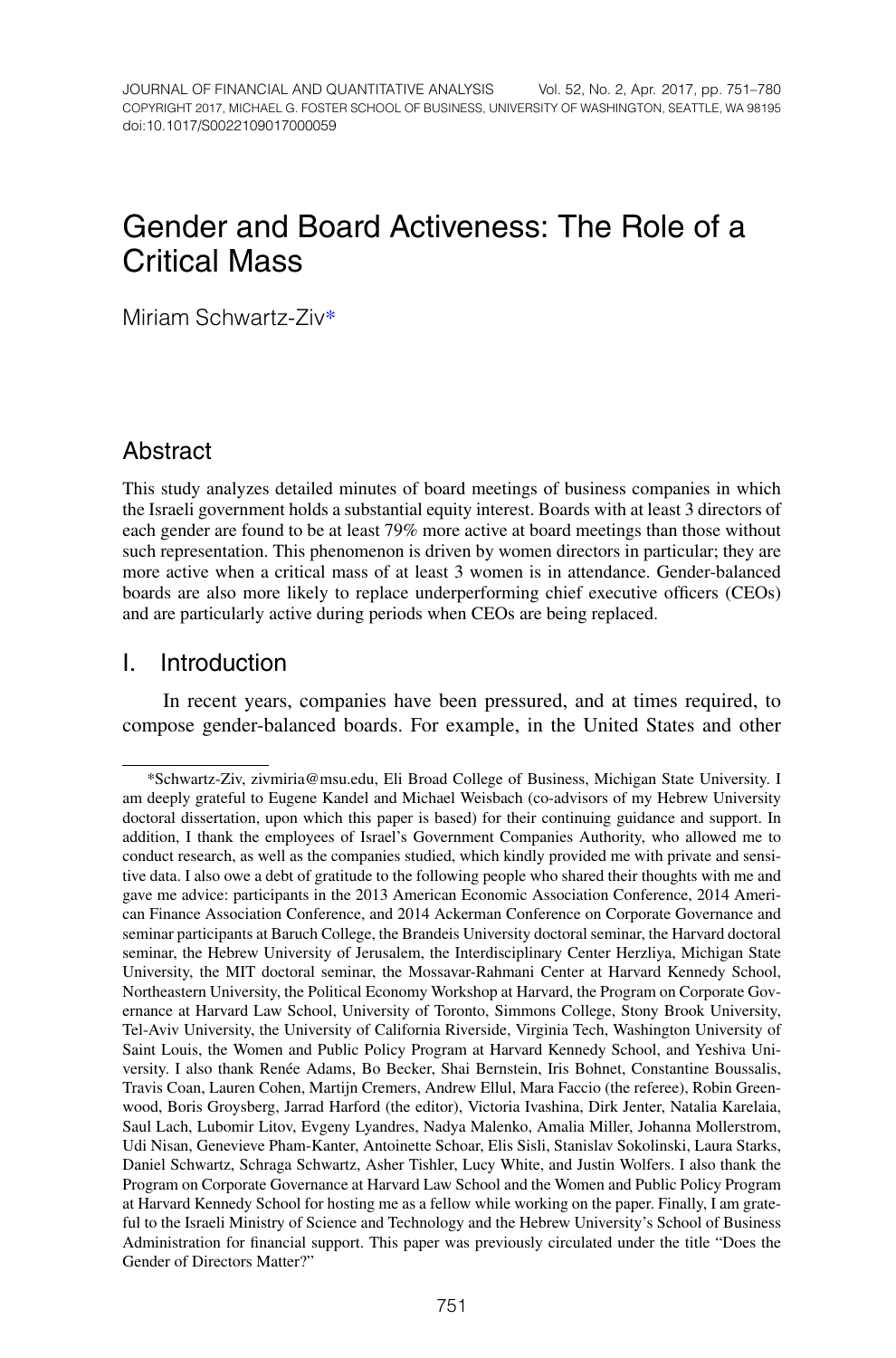<span id="page-1-2"></span>countries, organizations such as Catalyst, Spencer Stuart, and Ernst & Young continuously track and publish statistics on the representation of women on boards. These statistics are used by the media and legislators, among others, to pressure companies to add more women to their boards.<sup>[1](#page-1-0)</sup> In addition, several countries, including Norway, the Netherlands, France, Spain, and Malaysia, have already created laws enforcing gender quotas for boards.

Matsa and Miller [\(2012\)](#page-28-0) and Ahern and Dittmar [\(2012\)](#page-27-0) take a closer look at the case of Norway. Their research reveals that introducing a 40% gender quota for boards of directors led, in the short term, to the appointment of younger and less experienced female directors and to decreased firm value (Matsa and Miller [\(2012\)](#page-28-0)) and profitability (Ahern and Dittmar [\(2012\)](#page-27-0)).

This paper seeks to contribute to the discussion on whether gender-balanced boards are more active than nongender-balanced boards. This question is addressed using a novel data set of minutes that document the board and boardcommittee meetings of 11 government business companies (GBCs) in which the Israeli government holds a substantial equity interest. The GBCs are for-profit companies that are explicitly required by law to maximize their profits. Their minutes are confidential but were made available to the author ex post.

The recorded minutes document the details of the meetings, including the statements made by every participant in each meeting. For each company, I examine minutes for 1 year between 2007 and 2009, for a total of 155 board meetings and 247 board-committee meetings altogether. In these minutes, 2,459 issues were discussed. Hence, although the number of companies examined in this study is limited, the data are rich (see, e.g., Koplovitz [\(2015\)](#page-28-1)).

This database is used to evaluate the extent to which the gender composition of a board catalyzes the actions it takes. Minutes data are ideal for examining the effect of gender on board dynamics for at least 3 reasons. First, unlike studies based on publicly available information, the minutes, which are quasi-transcripts, allow us to observe the actions of directors at their meetings, most of which are unobservable to outsiders. Second, using data on the attendance and the actions taken at each meeting, while controlling for firm-level characteristics, allows us to observe *within-firm* variation across meetings. Third, the GBCs whose minutes are examined have relatively gender-balanced boards, with roughly 37% women on average, and they have included a large proportion of women for almost 2 decades. This diversity is unique, as women directors average only 5%–19% of most boards of directors (Catalyst  $(2014)$ ).<sup>[2](#page-1-1)</sup> Such boards are ill-suited to study the effects of diversity beyond very low levels of female participation.

<span id="page-1-3"></span>As a point of departure, I assume that the impact of gender most closely resembles a step function, meaning that once a certain minimal threshold of gender balance is crossed, gender balance will increase the productivity of a team or, in this case, a board. The step-function modeling is based on the critical mass theory introduced by Kanter [\(1977\)](#page-28-3), who argues that only once the minority gender comprises at least 35% of a team, thereby creating a gender-balanced team, will

<span id="page-1-1"></span><span id="page-1-0"></span><sup>&</sup>lt;sup>[1](#page-1-2)</sup>See Schwartz-Ziv and Weisbach  $(2013)$  on the board dynamics documented in this database.

[<sup>2</sup>](#page-1-3)For example, in the United States, in 2013, 16.9% of the directors of Fortune 500 companies were women (Catalyst [\(2014\)](#page-28-2)).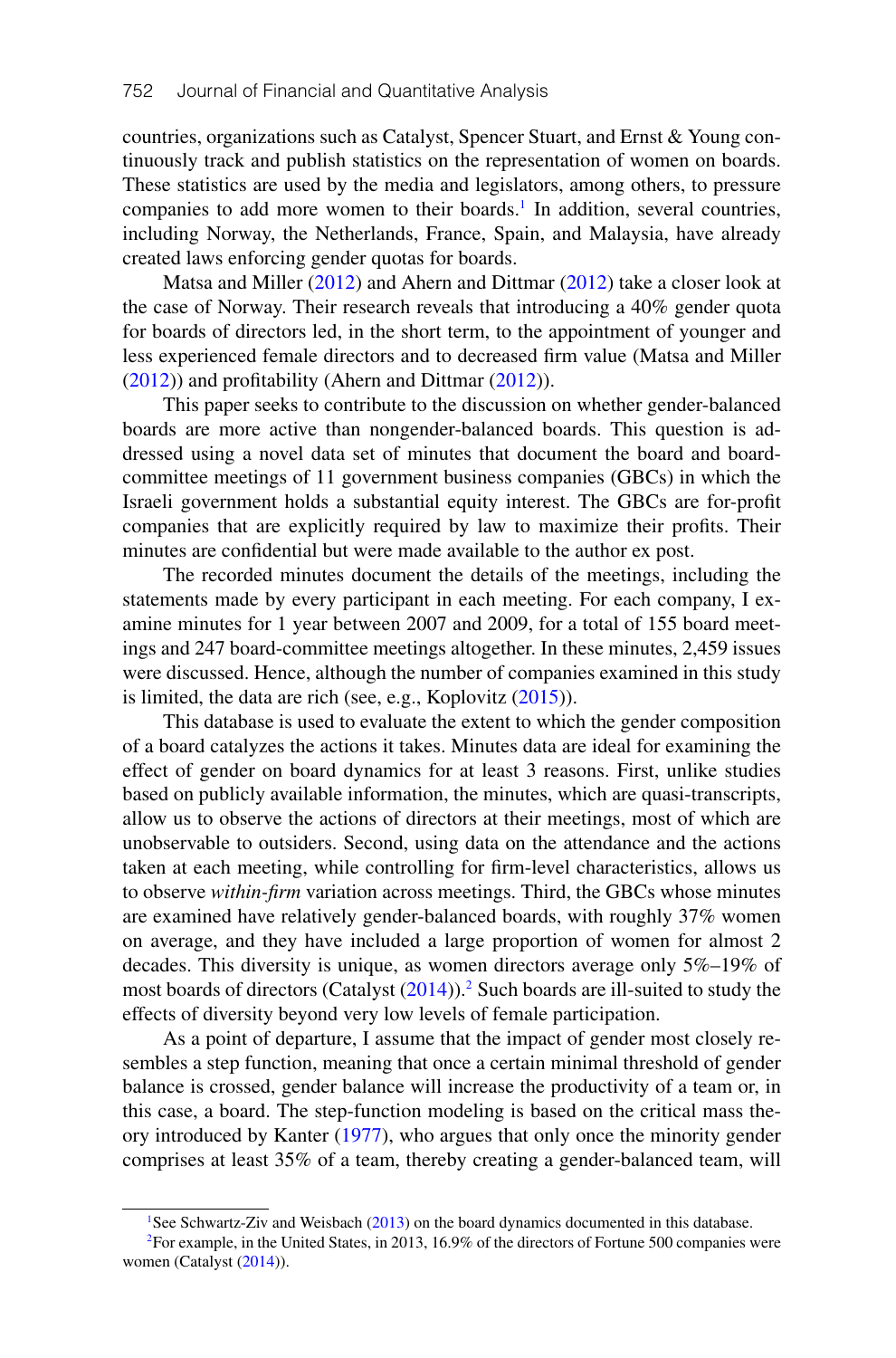gender diversity enhance team performance. The critical mass theory argues that the minority gender members are not as productive as they could be when they comprise less than 35% of a team because they are reduced to symbolic representatives, or tokens, of their social category. Based on the critical mass theory, Rosener [\(1995\)](#page-28-4), Shrader, Blackburn, and Iles [\(1997\)](#page-29-1), and Kramer, Konrad, and Erkut [\(2006\)](#page-28-5) argue that in board meetings, a critical mass of at least 3 women directors (which constitutes approximately one-third of most boards) will catalyze board activeness and performance.

Following the critical mass theory, I examine whether the existence of a critical mass of at least 3 women directors, and also one of at least 3 men directors, does, indeed, catalyze boards' and directors' activeness. I also study how it relates to observable outcomes, such as turnover of the chief executive officer (CEO). Although the critical mass theory emphasizes the importance of a critical mass of women, I choose to address how a critical mass of *both* genders relates to board activeness in order to understand (to the extent possible given the variation in the data) whether the critical mass effect applies to both genders.

Board activeness is measured using 2 variables: Based on the minutes data, for each of the 2,459 issues discussed, I document whether the board i) requested to receive further information or an update and ii) took an initiative, such as proposing which steps should be taken. These two actions reflect the intensity of the boards' work, both in monitoring (as measured by the first variable) and in being involved in managing the company (as measured by the second variable). I examine how the gender composition of the directors attending a meeting relates to the likelihood of a board taking each of these actions. The empirical results indicate that boards are most active when they are relatively gender balanced, that is, when at least 3 men and 3 women directors are in attendance, a condition I term a *dual critical mass*. Boards with a dual critical mass are found to be at least 79% more likely to request further information or an update or to take an initiative than boards without a dual critical mass.

One potential concern is that defining a gender-balanced board as one that includes at least 3 directors of each gender in attendance at a board meeting means that any board that has less than 6 members will not be defined as gender balanced. To address this concern, I reestimate the results using an alternative definition for critical mass, which also follows the critical mass theory but is not sensitive to the board's size. This alternative definition defines boards as gender balanced if 35%– 65% of the attending directors are women. The results remain robust and significant when this alternative definition is used, further supporting the conclusion that gender-balanced boards are more active than nongender-balanced boards.

An additional potential concern is that nonrandom attendance might be driving the results. Perhaps one gender (or both) is particularly likely to attend meetings in which a high (low) level of activeness is expected to be required. This concern is addressed using instrumental variables (IVs) that account for the likelihood of a critical mass of women and/or a critical mass of men attending a given board meeting. Specifically, I use 2 IVs that document the number of women directors and men directors who were invited to at least one board-committee meeting scheduled on the same day as a particular board meeting at which a particular issue was discussed. These instruments exploit the reality that GBC directors have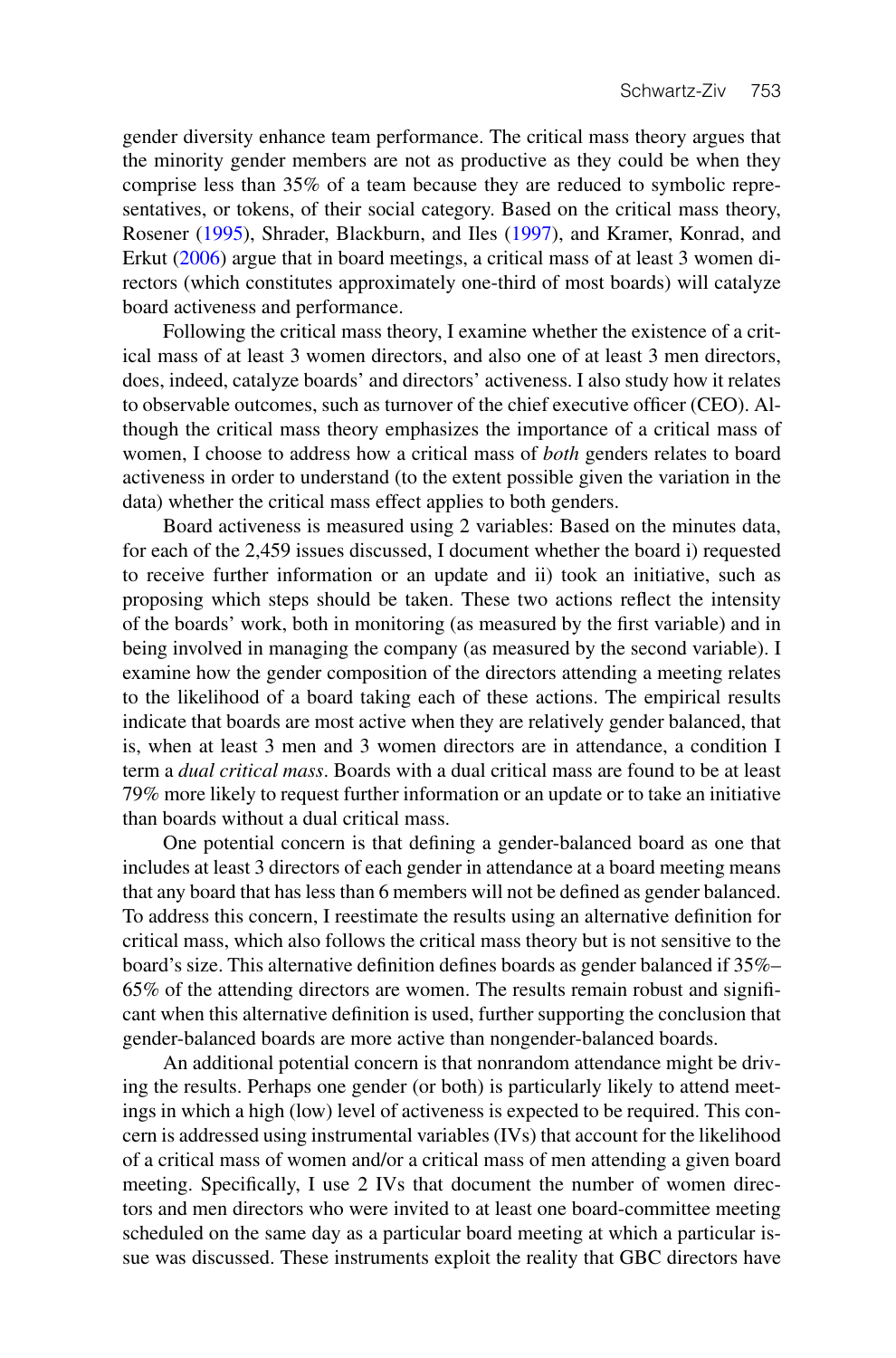a higher incentive to attend board meetings held on days when they also have a board-committee meeting scheduled because the compensation GBC directors receive depends only on the number of board and committee meetings they attend. When using these IVs, I still find that boards are most active when they are gender-balanced.

Next, I examine whether the increased board activeness documented occurs especially because the men (women) directors are more active when boards are gender balanced. To do this, I attribute all actions taken by a single director to that specific director and, thereby, also to the gender of that director. Consistent with the critical mass theory, which argues that a member of the minority gender will be more active if a critical mass of his or her own gender is present, I find that women directors, in particular, are likely to be more active at board meetings if a critical mass of at least 3 women directors is in attendance.

Finally, I examine, on both the typically observable and the typically unobservable levels, how critical masses relate to the board's work during periods when CEOs are being replaced. The analysis of the generally observable level is based on a panel data set of the universe of the 34 GBCs for the 2000–2009 period. This analysis reveals that GBCs that have weak financial performance and whose boards include a dual critical mass are significantly more likely to experience CEO turnover. Consistent with these patterns, also on the generally unobservable level (i.e., at the board's meetings), boards are found to be particularly active during periods in which GBCs are in the process of replacing their CEOs if a dual critical mass is in attendance.

To conclude, the findings of this study document that boards with a dual critical mass are more active than boards that do not have a dual critical mass, particularly because the minority gender (women) is more active when the board includes a critical mass of that gender. Gender-balanced boards are also particularly active during crucial times, such as CEO turnover. These results suggest that gender-balanced boards may be invaluable, particularly when a board's involvement is needed.

### <span id="page-3-0"></span>II. Literature Review

### <span id="page-3-1"></span>A. Gender Composition and the Outcome of the Work of Teams and Boards

Why should gender affect how a board or a team operates? Prior studies have documented three potential channels. The first channel is the critical mass channel, which emphasizes that the minority gender (in practice, women directors) may feel more comfortable expressing opinions if a sufficient number of the minority gender is present. Kanter [\(1977\)](#page-28-3), who proposed the critical mass theory, argues that when women are "tokens," comprising only a marginal fraction of a team or an organization, they are treated as female representatives rather than as individuals. Kanter contends that this increases the pressure on "tokens," hindering their ability to perform optimally. She suggests that once women comprise at least 35% of a team, thereby creating a relatively gender-balanced group, gender diversity will enhance team performance.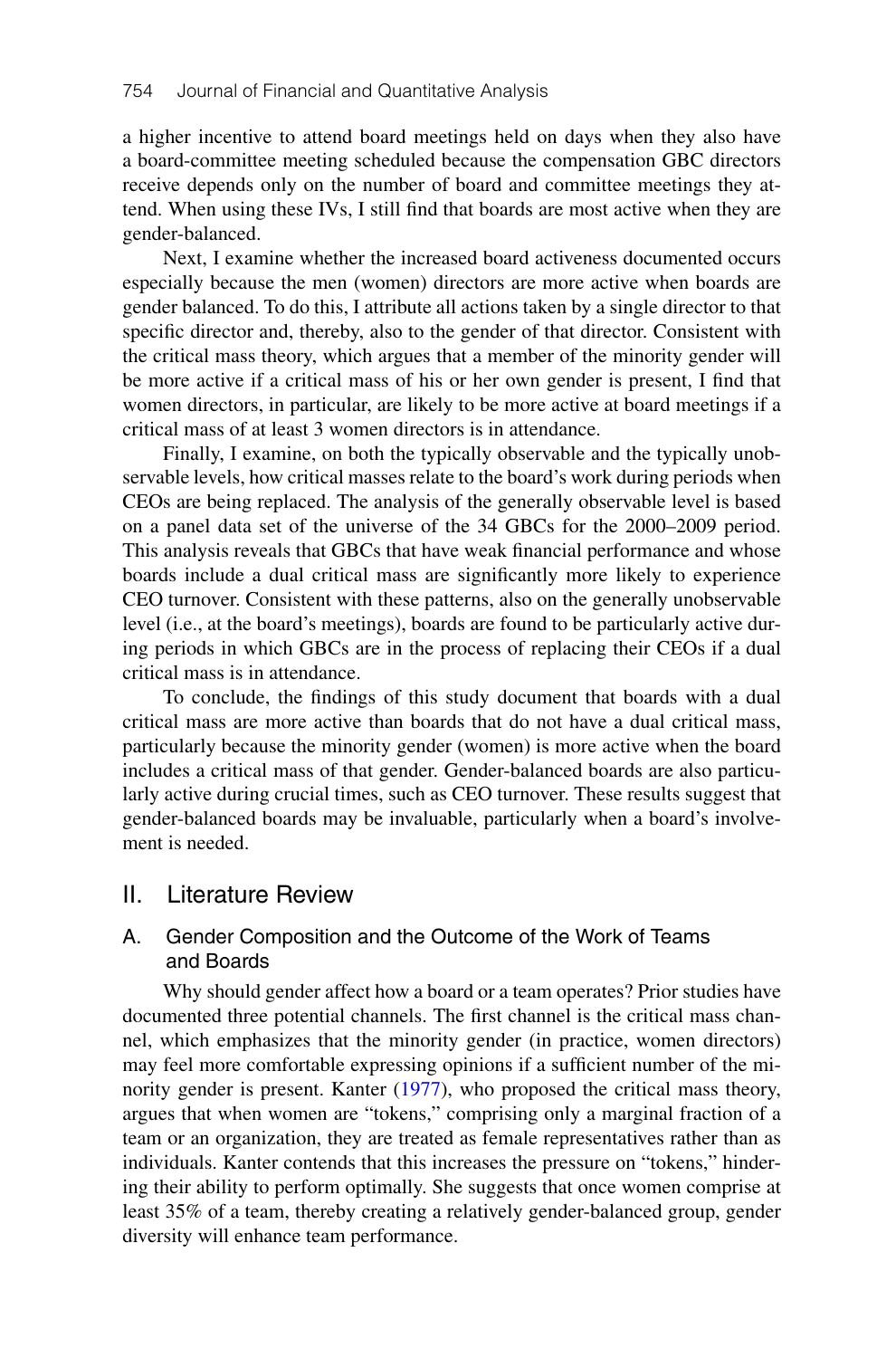Following Kanter [\(1977\)](#page-28-3), Rosener [\(1995\)](#page-28-4) and Shrader et al. [\(1997\)](#page-29-1) argue that a critical mass of 3 women directors is necessary in order to enhance boards' work (this critical mass equals approximately 35% of an average board). Indeed, based on interviews with directors, Kramer et al. [\(2006\)](#page-28-5) find that once a board includes at least 3 women directors, the women directors no longer represent the "woman's point of view," and directors notice the women directors' opinions rather than their gender.[3](#page-4-0)

<span id="page-4-2"></span>The second channel through which gender may relate to the decision-making process of boards is peer monitoring between genders (a phenomenon documented, e.g., by Hoxby [\(2000\)](#page-28-6) and Lavy and Schlosser [\(2011\)](#page-28-7)). With respect to boards, Adams and Ferreira [\(2009\)](#page-27-1) find that men directors have fewer attendance problems as the fraction of women directors increases, which suggests that women directors monitor the men directors. Consistent with this channel, Allmendinger and Hackman [\(1995\)](#page-27-2), Woolley, Chabris, Pentland, Hashmi, and Malone [\(2010\)](#page-29-2), Bear and Woolley [\(2011\)](#page-28-8), Hoogendoorn, Oosterbeek and van Praag [\(2013\)](#page-28-9), and Apesteguia, Azmat, and Iriberri [\(2012\)](#page-28-10) document that gender-balanced teams generally outperform nongender-balanced teams.

The third channel through which the gender of directors may relate to the working of boards is the specialization, or relative advantage, channel. One gender of directors may be different from the other (Adams and Funk [\(2012\)](#page-27-3)) and, accordingly, may specialize in certain types of tasks or be particularly good at certain types of tasks (Huang and Kisgen [\(2013\)](#page-28-11)).

In sum, prior studies have frequently demonstrated that assembling teams or boards that include critical masses of each gender, which may monitor each other and specialize in different types of tasks, may help boost the output of teams and boards.

### B. Gender Composition of Boards and Financial Performance

The most common approach to understanding the relation between board composition and board performance and, ultimately, firm performance is to examine the association between board composition and firm performance. However, this approach is subject to significant endogeneity concerns (Hermalin and Weisbach [\(2003\)](#page-28-12)).<sup>[4](#page-4-1)</sup> In addition, prior studies have also documented inconsistent

<span id="page-4-3"></span><span id="page-4-0"></span> $3$ Tuggle, Sirmon, and Bierman [\(2011\)](#page-29-3) find evidence in support of this channel. In examining the minutes of board meetings of American public companies, they observe that the larger the fraction of women directors present, the more the women directors participate in board meetings. Torchia, Calabro, and Huse [\(2011\)](#page-29-4) also disclose evidence in support of the critical mass theory in their 2005–2006 study of Norwegian boards. They find that boards with a critical mass of 3 women directors are significantly more innovative. Similarly, Joecks, Pull, and Vetter [\(2013\)](#page-28-13) examine 151 German companies between the years 2000 and 2005. They find a negative correlation between the percentage of women directors and firm performance (measured by return on equity (ROE)) when women directors comprise less than 40% of a board; however, once women make up more than 40% of a board, this correlation is reversed. Finally, Gupta and Raman [\(2014\)](#page-28-14) establish that the larger the percentage of women directors, the more likely they are to support other women: The larger the percentage of women directors, the greater the likelihood of a female CEO/executive being selected.

<span id="page-4-1"></span>[<sup>4</sup>](#page-4-3)For example, if a positive association between the fraction of women directors and firm performance is documented, this could be interpreted as an indication that women enhance firm performance. However, it is also possible that firms with strong firm performance are those that are able to attract the best women directors.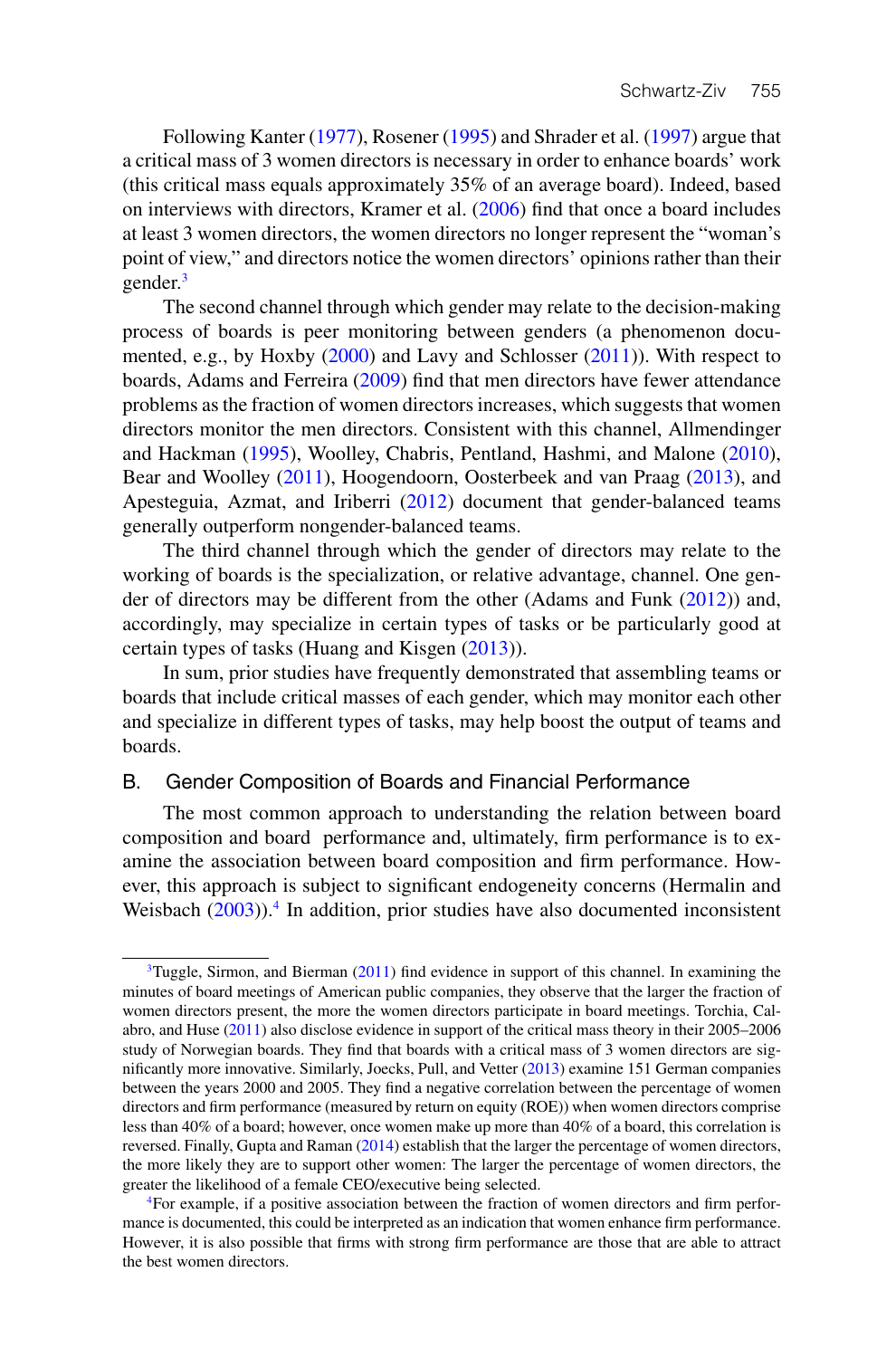<span id="page-5-2"></span>findings on the relation between boards' gender composition and financial performance (see Rhode and Packel  $(2014)$ , who survey many of these studies).<sup>[5](#page-5-0)</sup> However, most studies of gender and boards examine boards that have, on average, less than 10% women directors because this is the most common gender composition of boards.

In one unique setting, boards did become gender balanced. Norwegian legislation required that at least 40% of the directors of Norwegian firms be women as of 2008. Ahern and Dittmar [\(2012\)](#page-27-0) establish that as a result of this quota, younger and less experienced women directors were appointed, and the profitability of these firms decreased (Matsa and Miller [\(2012\)](#page-28-0)), as did their firm value (Ahern and Dittmar [\(2012\)](#page-27-0)). In sum, the literature shows that the relation between boards' gender composition and their financial performance is not always consistent.

## <span id="page-5-4"></span>III. Backgrounds of GBCs and Their Directors

Thirty-four GBCs operate in Israel in various fields, including infrastructure, military technology, construction/housing, and services. Table [1](#page-6-0) provides a list of the universe of the GBCs. All GBCs are overseen by the Government Companies Authority (GCA), which represents the government in its role as a shareholder. The size of these companies varies greatly; some companies employ dozens of employees, whereas others employ more than 10,000. The annual income of the smaller GBCs is just a few million USD; the corresponding figure for the larger firms is 1–4 billion USD.

Israel's Corporation Law of 1999 applies to all corporations in Israel, including government-owned firms. The Government Companies Law (GCL) of 1975 applies only to government-owned firms. Both laws stress that the board must determine the company's policy and monitor the CEO. Concerning GBCs, which are the firms examined in this study, the GCL explicitly requires that "the firm operate according to business considerations just as firms with no government shareholder do."[6](#page-5-1) Furthermore, the GCL specifies additional tasks for which the board is responsible, which include determining the company's budget, discussing its financial reports, and determining its long-term strategic plan, as well as choosing, appointing, and monitoring the CEO.

<span id="page-5-3"></span>The bylaws of each GBC generally require that the board must be made up of 8 to 12 directors, with 7 to 10 serving directors being most common. The bylaws of each of the companies also specify which government minister appoints the directors of the company; in most cases, this is the Minister of Finance and one additional minister, the minister most relevant to the industry of each GBC. The only compensation GBC directors receive is a fixed payment for each board or board-committee meeting they attend, which ranges between \$200 and \$300

<span id="page-5-0"></span><sup>&</sup>lt;sup>[5](#page-5-2)</sup>For example, some studies find a positive association between the percentage of women directors and financial performance (e.g., Carter, Simkins, and Simpson [\(2003\)](#page-28-16), Erhardt, Werbel, and Shrader [\(2003\)](#page-28-17), and Farrell and Hersch [\(2005\)](#page-28-18)), some studies find no relationship (e.g., Shrader et al. [\(1997\)](#page-29-1), Carter, D'Souza, Simkins, and Simpson [\(2010\)](#page-28-19)), and other studies find a negative one (e.g., Adams and Ferreira [\(2009\)](#page-27-1)).

<span id="page-5-1"></span><sup>&</sup>lt;sup>[6](#page-5-3)</sup>Here, as elsewhere in this paper, translation from Hebrew was done by the author.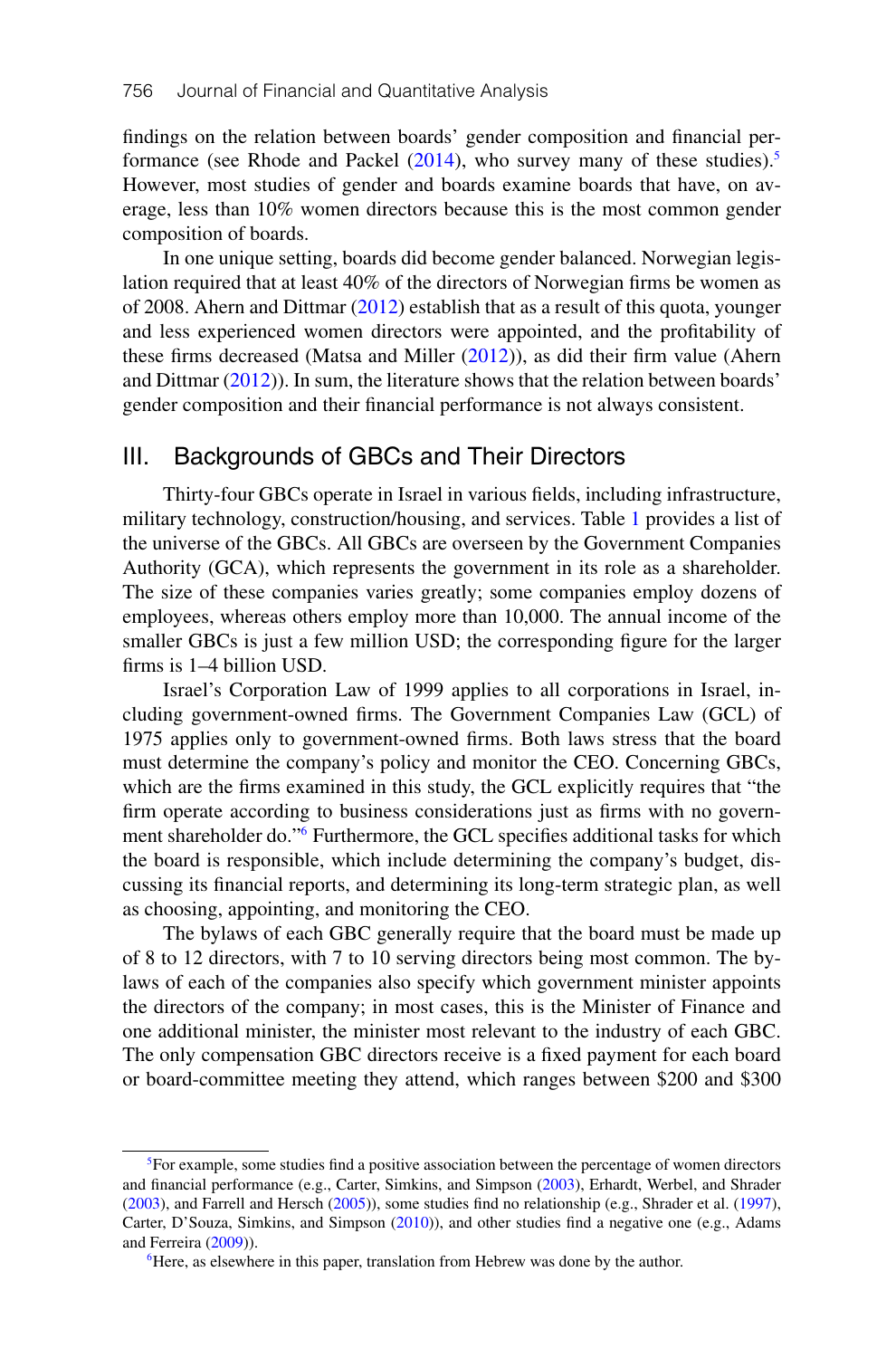#### TABLE 1 GBCs in Which the Israeli Government Holds Shares

<span id="page-6-0"></span>Table [1](#page-6-0) reports 2007 tigures for all government business companies (GBCs). The data were taken from the annual reports<br>of the Government Companies Authority (GCA) [\(2007\)](#page-28-20). "NA" indicates that data are not available. Data fo

| Company Name                                                  | Annual<br>Revenue<br>(\$000s) | No. of<br>Employees | Field                                 | % Held<br>by the<br>Gov. |
|---------------------------------------------------------------|-------------------------------|---------------------|---------------------------------------|--------------------------|
| AT Communication Channels                                     | 940                           | 8                   | Transportation and Communication      | 100                      |
| Agrexco Agricultural Export Co. Ltd.                          | 868,460                       | 365                 | Agriculture                           | 50                       |
| Arim Urban Development Ltd.                                   | 13,040                        | 28                  | Building, Housing, and<br>Development | 100                      |
| Ashdod Port Company Ltd.                                      | 263,670                       | 1,275               | Transportation and Communication      | 100                      |
| Ashot-Ashkelon Industries Ltd.                                | 56,120                        | 399                 | Defense                               | 88                       |
| Ashra the Israel Export Insurance<br>Corporation              | 12,440                        | 18                  | Industry and Commerce                 | 100                      |
| Atarim Tourist Development Corp. Tel<br>Aviv Jaffa Ltd.       | 6,140                         | 23                  | Industry and Commerce                 | 50                       |
| EMS Ltd.                                                      | 83,130                        | <b>NA</b>           | Electricity and Water                 | 100                      |
| Eilat Port Company Ltd.                                       | 27,380                        | 112                 | Transportation and Communication      | 100                      |
| Elta Systems Ltd.                                             | 918,750                       | 3,407               | Defense                               | 100                      |
| Haifa Port Company Ltd.                                       | 210,950                       | 1,064               | Transportation and Communication      | 100                      |
| Industrial Development Bank of Israel<br>Ltd.                 | 26,580                        | 43                  | Industry and Commerce                 | 49                       |
| Insurance Fund for Natural Risks in<br>Agriculture Ltd.       | 46,000                        | 69                  | Agriculture                           | 50                       |
| Isorad Ltd.                                                   | 12,250                        | 20                  | Industry and Commerce                 | 100                      |
| <b>Israel Aircraft Industries</b>                             | 3,292,110                     | 12,939              | Defense                               | 100                      |
| <b>Israel Bank of Agriculture</b>                             | 9,780                         | 25                  | Agriculture                           | 92                       |
| <b>Israel Government Coins and Medals</b><br>Corporation Ltd. | 4,560                         | 39                  | Industry and Commerce                 | 100                      |
| Israel Military Industries Ltd.                               | 571,440                       | 2,966               | Defense                               | 100                      |
| Israel Natural Gas Lines Company Ltd.                         | 7,970                         | 69                  | Energy and Petroleum                  | 100                      |
| Israel Ports Development and Assets<br>Company Ltd.           | 172,030                       | 105                 | Transportation and Communication      | 100                      |
| Israel Postal Company Ltd.                                    | 421,930                       | 4,860               | Transportation and Communication      | 100                      |
| Israel Railways Ltd.                                          | 222,770                       | 2,107               | Transportation and Communication      | 100                      |
| Life Science Research Israel Ltd.                             | 4,820                         | 47                  | Industry and Commerce                 | 100                      |
| Maatz-The Israel National Roads<br>Company Ltd.               | 606,470                       | 296                 | Industry and Commerce                 | 100                      |
| Mekorot Water Co. Ltd.                                        | 708,070                       | 2,211               | Electricity and Water                 | 100                      |
| Oil Products Pipeline Ltd.                                    | 20,050                        | $\circ$             | Energy and Petroleum                  | 100                      |
| Petroleum and Energy Infrastructures<br>l td                  | 75,750                        | 383                 | Energy and Petroleum                  | 100                      |
| Pi-Gliloth Petroleum Terminals and<br>Pipelines Ltd.          | 9,990                         | 76                  | Energy and Petroleum                  | 50                       |
| Postal Bank Company Ltd.                                      | <b>NA</b>                     | $\circ$             | Transportation and Communication      | 100                      |
| Rafael Advanced Defense Systems<br>Rotem Industries Ltd.      | 1,286,160<br>14,890           | 5,213<br>95         | Defense<br>Industry and Commerce      | 100<br>100               |
| The Israel Electric Corporation Ltd.                          | 4,689,390                     | 12,212              | <b>Electricity and Water</b>          | 100                      |
| The Marine Trust Ltd.                                         | 6,240                         | 8                   | Building, Housing, and<br>Development | 50                       |
| The National Coal Supply Corporation<br>Ltd.                  | 1,069,140                     | 26                  | Electricity and Water                 | 99                       |
| Average<br>All 34 GBCs                                        | 476,952                       | 1,531               |                                       | 91%                      |
| 11 GBCs whose minutes are examined<br>(rounded)               | 700,000                       | 2,300               |                                       | 90%                      |
| 743 companies listed on Tel Aviv Stock<br>Exchange (in 2007)  | 284,753                       | 624                 |                                       | 0%                       |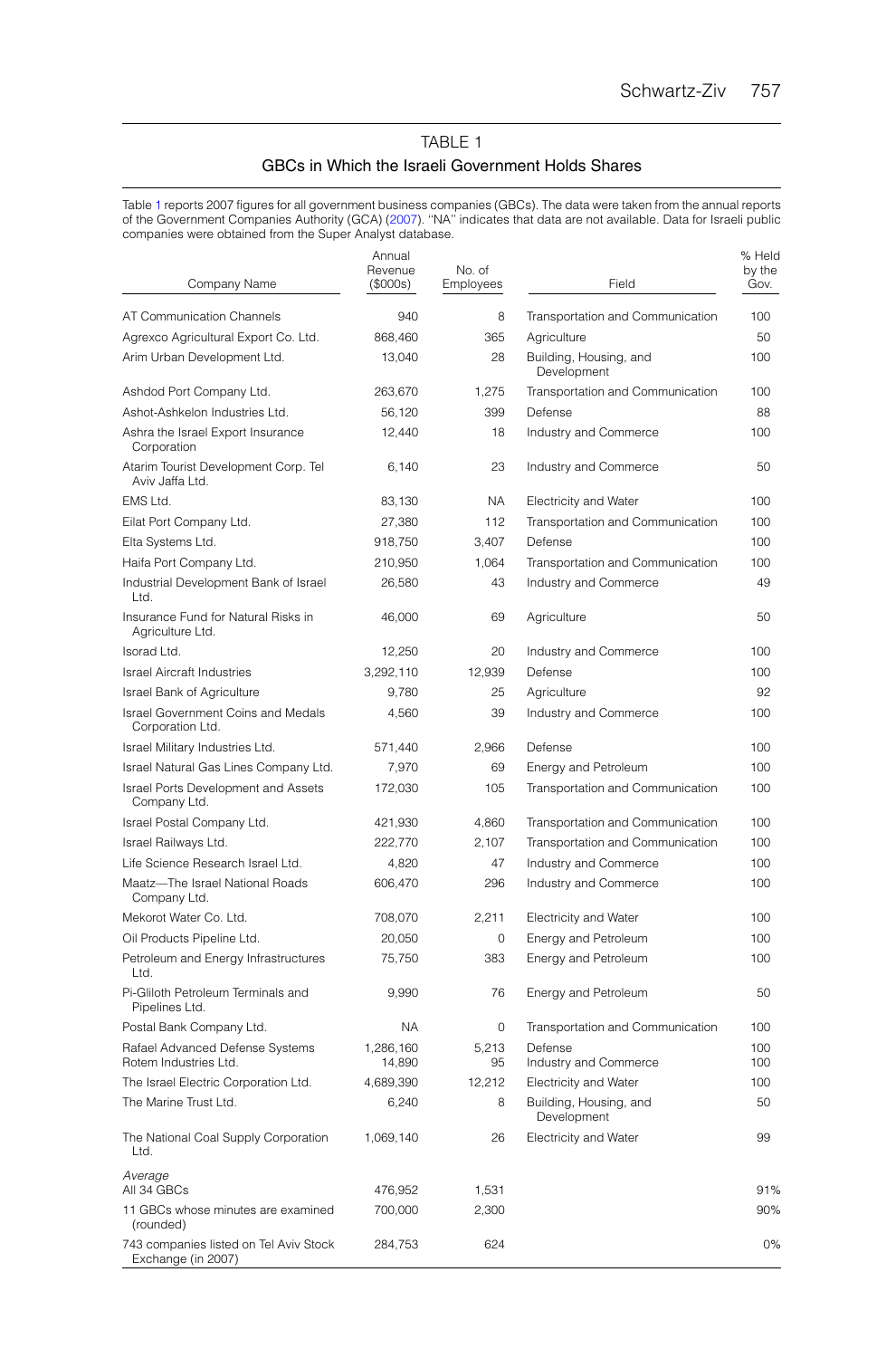<span id="page-7-2"></span>per meeting, with the exact amount being a function of the company's size.[7](#page-7-0) The bylaws of each company also specify the quorum required to hold a board meeting. All GBCs examined have a quorum that is equal to or larger than 5 directors. Internet Appendix A (available at [www.jfqa.org\)](www.jfqa.org) provides additional information on GBCs and their directors.

Since 1993, the Israeli GCL requires that boards of GBCs in which the government holds at least 50% of the shares be composed in a way that "gives appropriate representation to women." This law is enforced by a designated committee that oversees the directorship appointment process. In practice, women directors constituted 34% of GBC boards during the years 2000–2009.

Table [2](#page-8-0) examines the representativeness of the GBC directors in the sample. Specifically, it explores the differences between the backgrounds of the GBC men directors and those of the GBC women directors in comparison with other benchmark boards (public Israeli, public Norwegian, public Swiss, and American Standard & Poor's (S&P) 500 companies; sources are specified in Table [2\)](#page-8-0). This table shows that the backgrounds of the GBC directors, and the difference between the backgrounds of the men versus that of the women GBC directors, are similar to those documented for boards in other countries. Namely, the table shows that the male directors serving on the boards of the 11 GBCs examined i) were older than their female counterparts, a phenomenon that has also been documented for the other 4 benchmark boards for which data are available; ii) possessed more executive experience, which is also documented for all other benchmark boards mentioned previously; and iii) were less educated than the women, which is also documented for the Israeli and Norwegian directors, although not for the Swiss directors.

To conclude, the Israeli GBC directors examined in the present study have backgrounds similar to those of directors in other countries, and the differences in the backgrounds of male and female directors of GBCs are consistent with those reported for boards in other countries. In addition, the legal requirements and responsibilities of GBC boards are very similar to those of boards in other countries, including the United States. For all of these reasons, the gender dynamics of Israeli GBC boards may well reflect those of other boards around the world.

## <span id="page-7-4"></span>IV. Data and Methods

<span id="page-7-3"></span>I have been given access to unique data: detailed minutes of 11 GBCs' board and board-committee meetings for a period of 1 year.<sup>[8](#page-7-1)</sup> The calendar years studied were 2007 (2 companies), 2008 (8 companies), and 2009 (1 company). Of those

<span id="page-7-0"></span> $7$ Until 2008, the compensation GBC directors received was similar to the compensation outside directors of Israeli public companies were permitted to receive: a fixed annual income no larger than \$3,500 plus an additional \$180 per meeting. Since 2008, a change in the Rules Applying to Directors of Public Companies standard has allowed outside directors of Israeli public companies to receive substantially higher compensation: They are permitted to receive a fixed annual compensation ranging between \$5,000 and \$35,000 plus an additional \$280–\$1,300 per meeting, with the exact amount depending on the size of the firm and the directors' experience. See the Ynet article by Lavi [\(2007\)](#page-28-21).

<span id="page-7-1"></span>[<sup>8</sup>](#page-7-3)The minutes obtained are substantially more detailed than the minutes of the meetings of American boards of directors, which rarely document the board's discussions in detail. I thank the GCA for graciously providing access to the minutes data, both during my employment period and subsequently.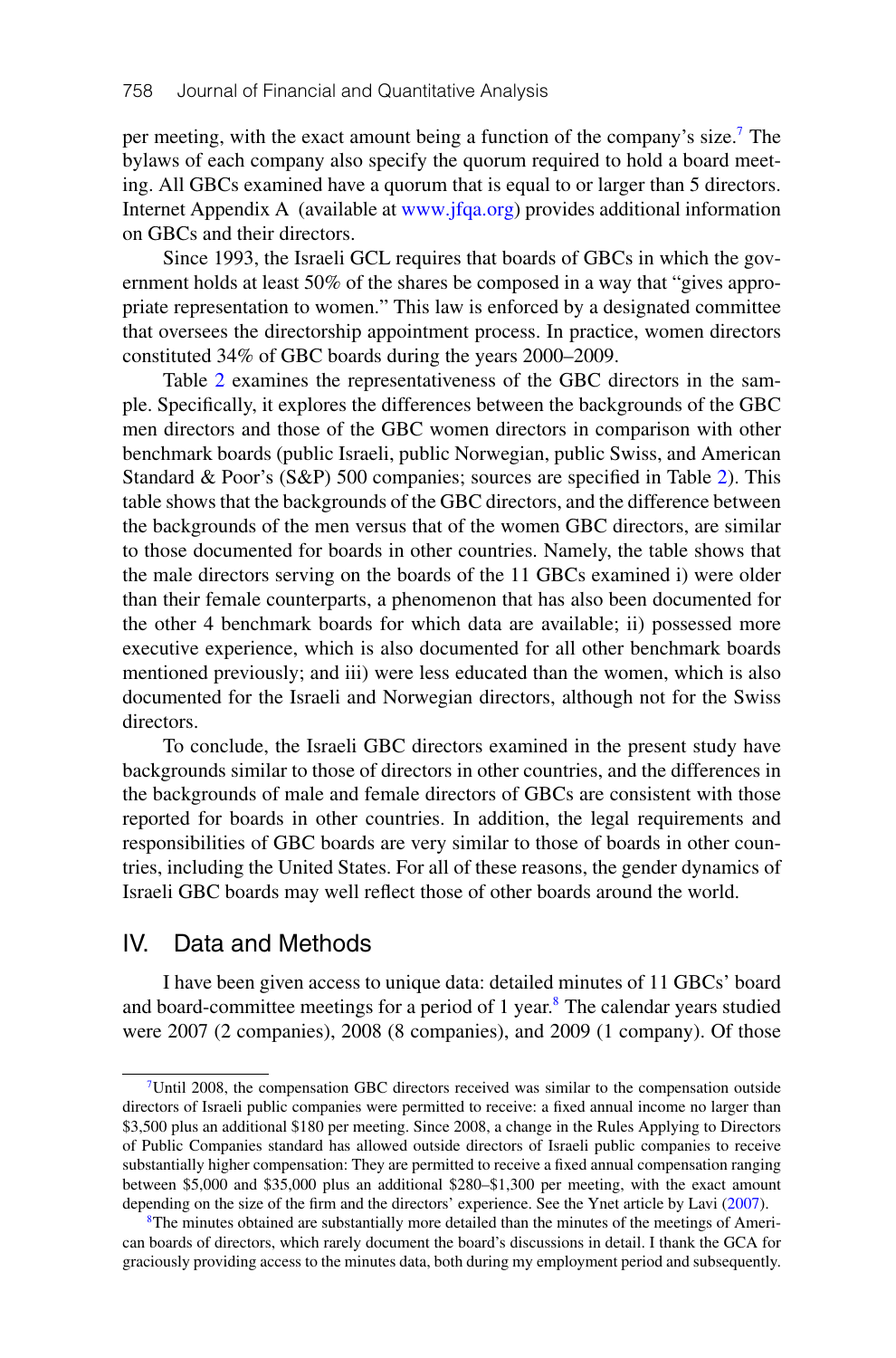#### <span id="page-8-1"></span><span id="page-8-0"></span>TABLE 2Representativeness of Sample

Table [2](#page-8-1) compares the backgrounds of the directors serving on the boards of the <sup>11</sup> GBCs for which minutes were examined to those of directors serving on boards of other types of companies. ''NA'' indicates that data are not available. <sup>a</sup>ln most studies, executive experience is defined as having been a CEO or having held an executive position previously in an organization (e.g., head of a functional unit, partner/principal<br>or vic Fortune 500 boards.

|                                                                          | <b>GBCs</b><br>Public Israeli |                         |                    | Public Norwegian                           |                    | Public Swiss                |                    | American S&P 500                     |                    |                          |
|--------------------------------------------------------------------------|-------------------------------|-------------------------|--------------------|--------------------------------------------|--------------------|-----------------------------|--------------------|--------------------------------------|--------------------|--------------------------|
|                                                                          | Women<br>Directors            | Men<br><b>Directors</b> | Women<br>Directors | Men<br>Directors                           | Women<br>Directors | Men<br>Directors            | Women<br>Directors | Men<br>Directors                     | Women<br>Directors | Men<br>Directors         |
| Average age                                                              | 49.3                          | 52.5                    | 51                 | 59                                         | 48                 | 55                          | <b>NA</b>          | <b>NA</b>                            | $56^{\circ}$       | $60^\circ$               |
| Have executive experience <sup>a</sup>                                   | 52%                           | 62%                     | 79%                | 94%                                        | 51%                | 61%                         | 4%                 | 28%                                  | 56%                | 67%                      |
| Have undergraduate degree                                                | 100%                          | 94%                     | 90%                | 86%                                        | 56%                | 46%                         | 91%                | 95%                                  | <b>NA</b>          | <b>NA</b>                |
| Have an MA/MBA                                                           | 56%                           | 44%                     | 85%                | 78%                                        | 24%                | 22%                         | 79%                | 84%                                  | <b>NA</b>          | <b>NA</b>                |
| Served or are serving on other<br>boards                                 | 45%                           | 44%                     | <b>NA</b>          | <b>NA</b>                                  | <b>NA</b>          | <b>NA</b>                   | <b>NA</b>          | <b>NA</b>                            | <b>NA</b>          | <b>NA</b>                |
| Of these: nongovernment/<br>nongovernmental<br>organization (NGO) boards | 18%                           | 22%                     | <b>NA</b>          | <b>NA</b>                                  | <b>NA</b>          | <b>NA</b>                   | <b>NA</b>          | <b>NA</b>                            | <b>NA</b>          | <b>NA</b>                |
| Currently on a board of a listed<br>company                              | <b>NA</b>                     | <b>NA</b>               | 17%                | 18%                                        | 17%b               | 19%b                        | 18%                | 31%                                  | $24\%$ °           | $21\%$                   |
| Number of directors                                                      | 50                            | 86                      | 684                | 3,020                                      | 249                | 383                         | 50                 | 1,628                                | <b>NA</b>          | <b>NA</b>                |
| Percentage of each gender                                                | 37%                           | 63%                     | 18%                | 82%                                        | 39%                | 61%                         | 3%                 | 97%                                  | 16%                | 84%                      |
| Year examined                                                            |                               | 2008                    |                    | 2009                                       |                    | 2009                        |                    | 2003                                 |                    | 2011                     |
| Number of companies<br>examined                                          |                               | 11                      |                    | 100                                        |                    | 113                         |                    | 269                                  |                    | 500                      |
| Source from which data were<br>obtained/used to calculate<br>figure      |                               | GCA database            |                    | Israeli Stock Exchange<br>Authority (2010) |                    | Ahern and Dittmar<br>(2012) |                    | Ruigrok, Peck, and<br>Tacheva (2007) |                    | Spencer Stuart<br>(2011) |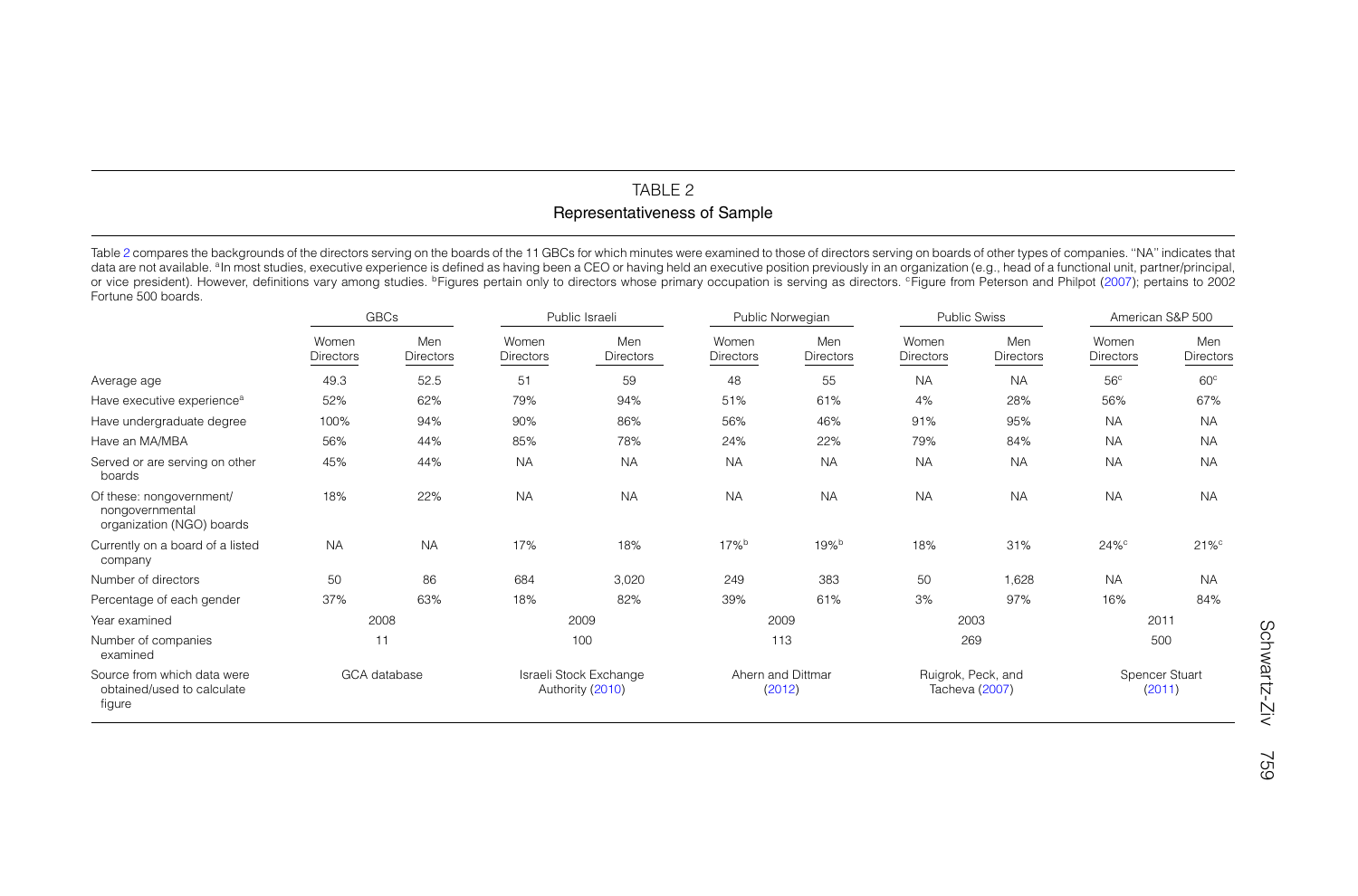examined, 9 of the 11 companies provided minutes of both board meetings and board-committee meetings; the other 2 companies supplied only the former. These minutes amount to 4,758 pages, which document 402 board and board-committee meetings (155 and 247, respectively), in which, according to my tabulation, 2,459 issues were discussed. Confidentiality agreements preclude identification of the specific firms in the sample. However, all 11 firms are among those listed in Table [1,](#page-6-0) and they tend to reflect the different fields in which the GBCs operate. They are of different sizes, as measured by annual income. As reflected in the bottom section of Table [1,](#page-6-0) the 11 GBCs studied are among the larger GBCs in Israel.

To allow a structured analysis of the data, I coded the minutes according to the principles of content-analysis methodology (Lieblich, Tuval-Mashiach, and Zilber [\(1998\)](#page-28-25), Krippendorff [\(2004\)](#page-28-26)). Content-analysis methodology is a "systematic replicable technique for comprising many words of text into fewer content categories, based on explicit rules of coding" (Stemler [\(2001\)](#page-29-6)). All coding was done manually (by the author) because the coding guidelines defined required a comprehensive understanding of the contents of the meetings. The coded data were reviewed several times to assure consistency. The following guidelines and categories were used to code the data (further details are given in Internet Appendix B):

- 1. *General Information*. For each issue discussed, the type of meeting (board/board committee) at which it was discussed was recorded.
- 2. *Topic Subjects*. Each topic discussed or decision made was coded under one of 23 topic subjects.
- 3. *Further Updates*. The board requested to receive further information or an update on the subject discussed. When only one director requested the update, this director's name was recorded.
- 4. *Taking an Initiative*. The board took an action or an initiative. For example, the board approved a lease it was asked to approve, yet it decided to introduce a few revisions of details; it took an active part in defining the steps that should be taken; or it delved into an issue presented to it, discussed the issue, and, finally, formulated and adopted a new alternative policy. When only one director took the initiative, this director's name was recorded. Internet Appendix C provides further illustrative examples for "taking an initiative" and also for the category "further updates" (see previous item 3).
- 5. *Board Composition*. For each meeting, the total number of attending directors was coded, as were the numbers of attending women directors and outside directors (i.e., directors not employed by the government or the company).
- 6. *Supervision*. The 23 topic subjects were divided according to whether they were supervisory or managerial in nature. Supervisory issues include the issues for which boards are expected to oversee senior management but not to make managerial decisions themselves. Managerial issues include the type of issues boards are expected (e.g., by law) to act upon.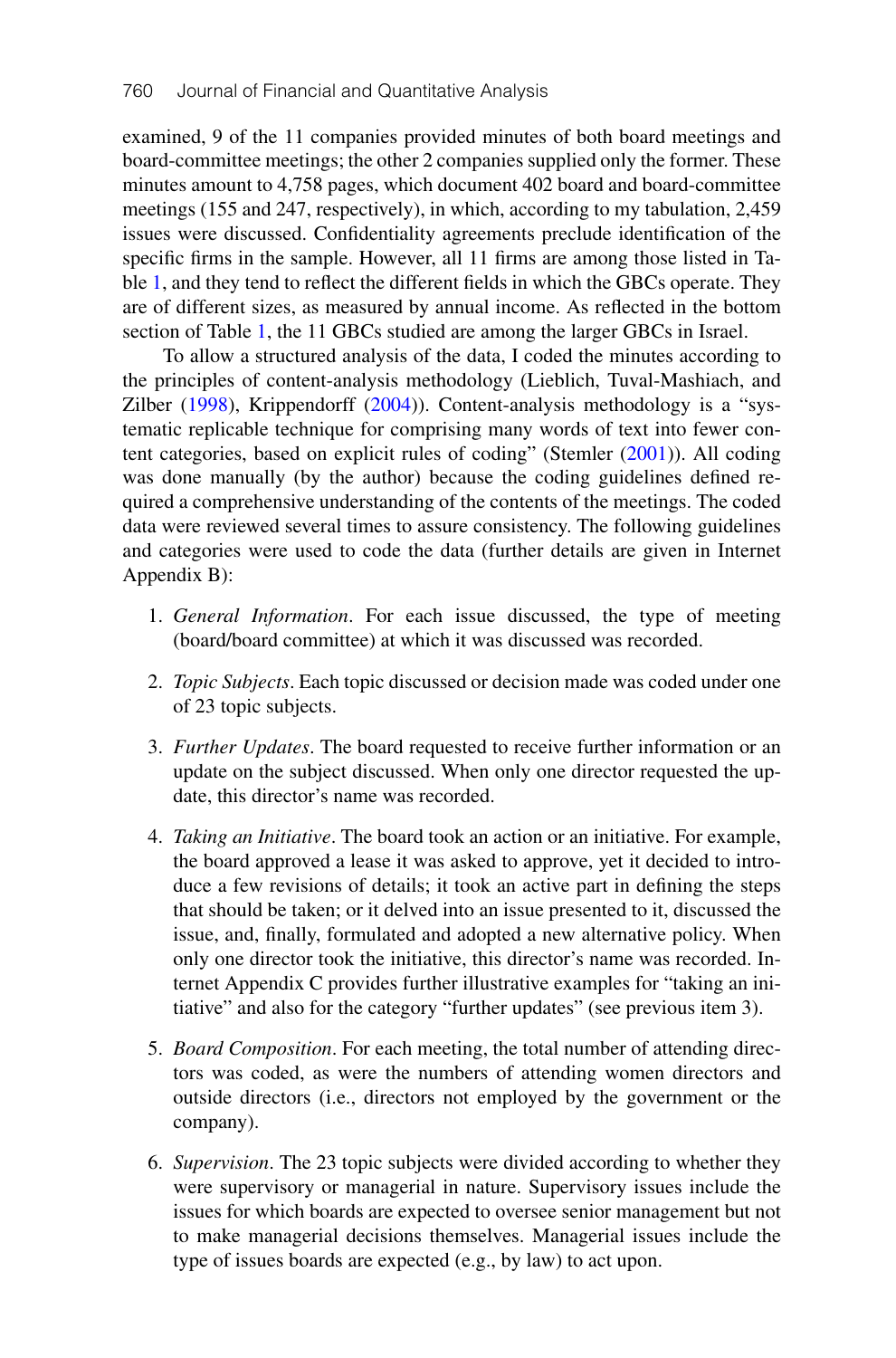## <span id="page-10-1"></span>V. Gender Diversity and Actions Taken by the Board

#### A. Descriptive Statistics

Because most board actions are unobservable, it is challenging to find good empirical measures of the intensity with which boards both monitor and advise the CEO (see Adams and Ferreira [\(2007\)](#page-27-5) and Schwartz-Ziv and Weisbach [\(2013\)](#page-29-0) on these 2 roles boards carry out). Fortunately, in this study, the actual actions directors take can be observed. Accordingly, this study uses a board's request for an update to proxy for the extent to which boards monitor the CEO, and it uses boards taking an initiative (e.g., proposing that the CEO take a specific action) as a proxy for the extent to which boards advise the CEO. Panel A of Table [3](#page-11-0) reports summary statistics on these actions.

Graphs A and B of Figure [1](#page-10-0) offer an initial indication of how critical masses relate to the frequency with which boards i) request an update and ii) take an initiative, based on the 1,313 issues discussed by the GBC boards at the 155 board meetings examined. These figures reveal that the likelihood of an update being requested or an initiative being taken jumps once the board includes at least 3 directors of each gender.

Panel B of Table [3](#page-11-0) provides summary statistics on the critical mass phenomenon. This panel documents that when no more than 2 women directors attend a board meeting, the likelihood of an action being taken is within the 9.56%– 10.95% range. When 3 or more women directors are in attendance, that likelihood increases to the 13.06%–16.98% range. Similarly, when no more than 2 men directors are in attendance, the likelihood of an action being taken is within the 4.0%–4.44% range; that likelihood increases sharply to the 12.55%–13.33% range if 3 or more men directors are in attendance. Hence, these figures document that board activeness is more frequent when at least 3 men and/or at least 3 women directors are in attendance.



#### <span id="page-10-0"></span>FIGURE 1 Actions Taken by Boards at Board Meetings

Graphs A and B of Figure 1 examine the 1,313 issues discussed by the 11 GBC boards studied at the 155 board meetings they held. Graphs A and B report the average fraction of cases in which the boards examined i) requested to receive further information or an update or ii) took an initiative. The figures are broken down by the number of women directors in attendance (Graph A) and the number of men directors in attendance (Graph B).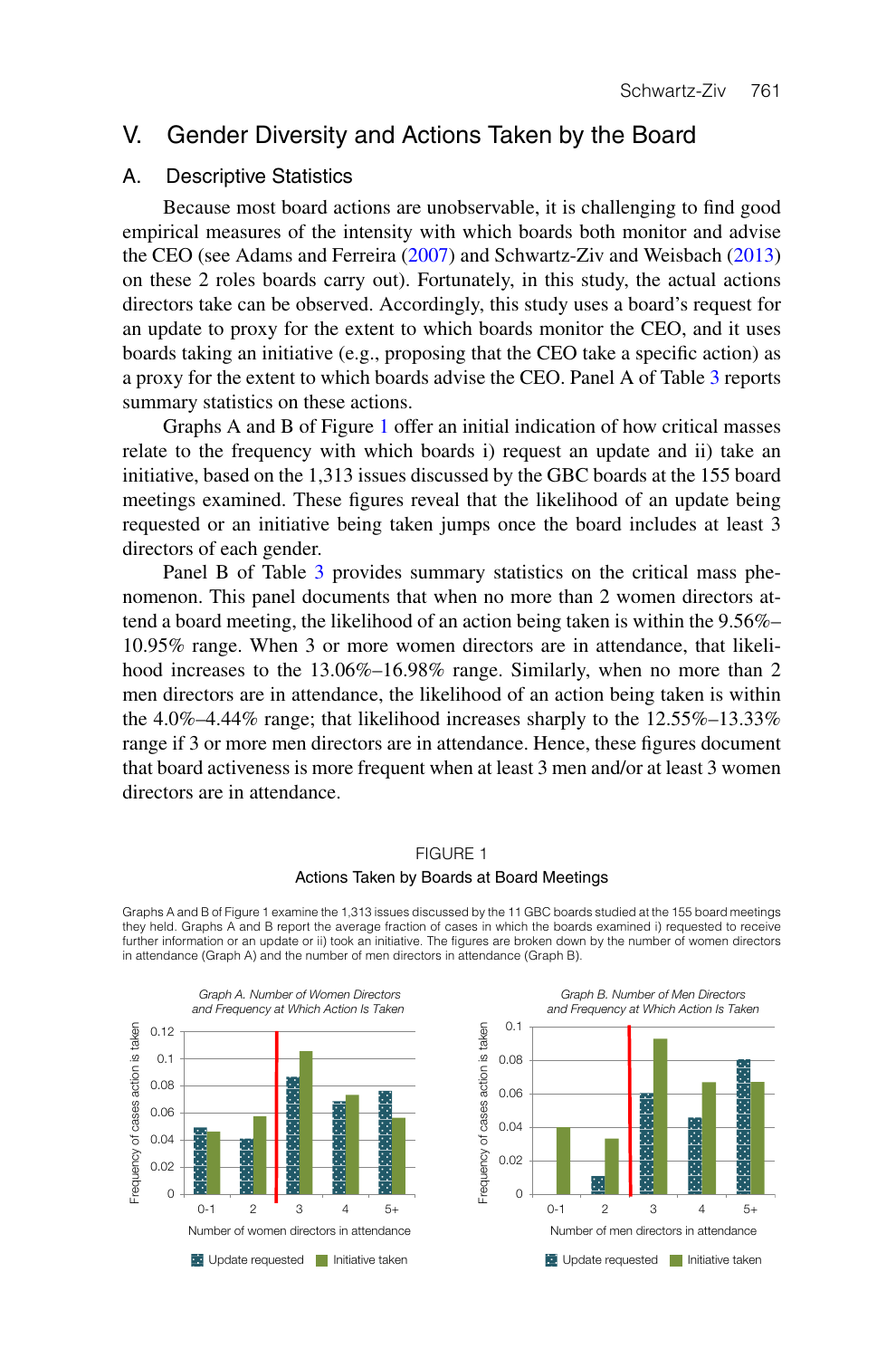#### TABLE 3 Representativeness of Sample

<span id="page-11-0"></span>Panel A of Table [3](#page-11-0) presents summary statistics on the minutes of the 11 GBCs studied. Panel B reports the frequency with which an action was taken at board meetings by the 11 GBC boards examined, given the number of directors of each gender in attendance.

Panel A. Summary Statistics on Minutes Data

|                                                                                                                                                                                     |                                                        |      | Board<br>Meetings           | Committee<br>Meetings | Board and<br><b>Committee Meetings</b>                      |
|-------------------------------------------------------------------------------------------------------------------------------------------------------------------------------------|--------------------------------------------------------|------|-----------------------------|-----------------------|-------------------------------------------------------------|
| Panel A1. Sample Size<br>No. of companies examined                                                                                                                                  |                                                        |      | 11                          | 9                     |                                                             |
| Total number of meetings examined                                                                                                                                                   |                                                        |      | 155                         | 247                   | 402                                                         |
| Total number of issues discussed                                                                                                                                                    |                                                        |      | 1.313                       | 1.146                 | 2,459                                                       |
| Total number of pages of minutes                                                                                                                                                    |                                                        |      | 2,204                       | 2,554                 | 4,758                                                       |
| Average number of meetings per company                                                                                                                                              |                                                        |      | 14.1                        | 27.4                  |                                                             |
| Average number of issues discussed per meeting                                                                                                                                      |                                                        |      | 8.5                         | 4.6                   |                                                             |
| Average number of lines in minutes per issue discussed                                                                                                                              |                                                        |      | 65                          | 90                    |                                                             |
| Average number of pages of minutes per meeting                                                                                                                                      |                                                        |      | 14.2                        | 10.3                  |                                                             |
| Panel A2. Frequency of Actions Taken by Boards<br>Average % of issues discussed for which an update was<br>requested                                                                |                                                        |      | 6.4                         | 17.1                  |                                                             |
| Average % of issues discussed for which an initiative was taken                                                                                                                     |                                                        |      | 6.8                         | 12.1                  |                                                             |
| Average % of issues discussed for which an update was<br>requested or an initiative was taken                                                                                       |                                                        | 12.4 | 25.7                        |                       |                                                             |
| Panel A3. Frequency of Actions Taken by Individual Directors<br>Average % of issues discussed for which an action (request or<br>initiative) was taken by a man or a woman director |                                                        | 0.89 | 4.18                        |                       |                                                             |
| Average % of issues discussed for which an action was taken<br>by a woman                                                                                                           |                                                        |      | 0.8                         | 4.56                  |                                                             |
| Average % of issues discussed for which an action was taken<br>by a man                                                                                                             |                                                        |      | 0.91                        | 4.05                  |                                                             |
| Panel A4. Board Composition in Attendance<br>Average number of directors in attendance                                                                                              |                                                        |      | 8.1                         | 4.3                   |                                                             |
| Average % of attending directors who are women                                                                                                                                      |                                                        |      | 36                          | 37                    |                                                             |
| Panel B. Frequency of Actions Taken at Board Meetings                                                                                                                               |                                                        |      |                             |                       |                                                             |
| No. of Women<br>in Attendance                                                                                                                                                       | % of Cases in<br>Which Action<br>Was Taken<br>by Board | Ν    | No. of Men<br>in Attendance |                       | % of Cases in<br>Which Action<br>Was Taken<br>by Board<br>Ν |
| $\leq$ 1                                                                                                                                                                            | 9.56                                                   | 324  | $<$ 1                       |                       | 4.00<br>25                                                  |
| $\overline{c}$                                                                                                                                                                      | 10.95                                                  | 219  | $\overline{c}$              |                       | 4.44<br>90                                                  |
| 3                                                                                                                                                                                   | 16.98                                                  | 265  | 3                           |                       | 12.55<br>215                                                |
| $\geq$ 4                                                                                                                                                                            | 13.06                                                  | 505  | $\geq$ 4                    |                       | 13.33<br>744                                                |

### <span id="page-11-2"></span>B. Basic Econometric Model

In each meeting, the board is composed of somewhat different members. This variation exists because i) a natural turnover of directors throughout the year examined exists, and ii) not all directors are able to attend all meetings. The varying gender composition of the directors in attendance facilitates the examination of how that composition relates to board activeness. This analysis is executed at the board-meeting-issue level using the following model:

<span id="page-11-1"></span>(1) 
$$
A_{bmi} = \alpha_b + \beta_t + B'_{bm}\lambda_1 + I'_{bm}\lambda_2 + \varepsilon_{bmi}.
$$

In equation  $(1)$ , board is denoted by *b*, meeting is denoted by *m*, and issue is denoted by *i*. *Abmi* is a binary variable that equals 1 if the board took an action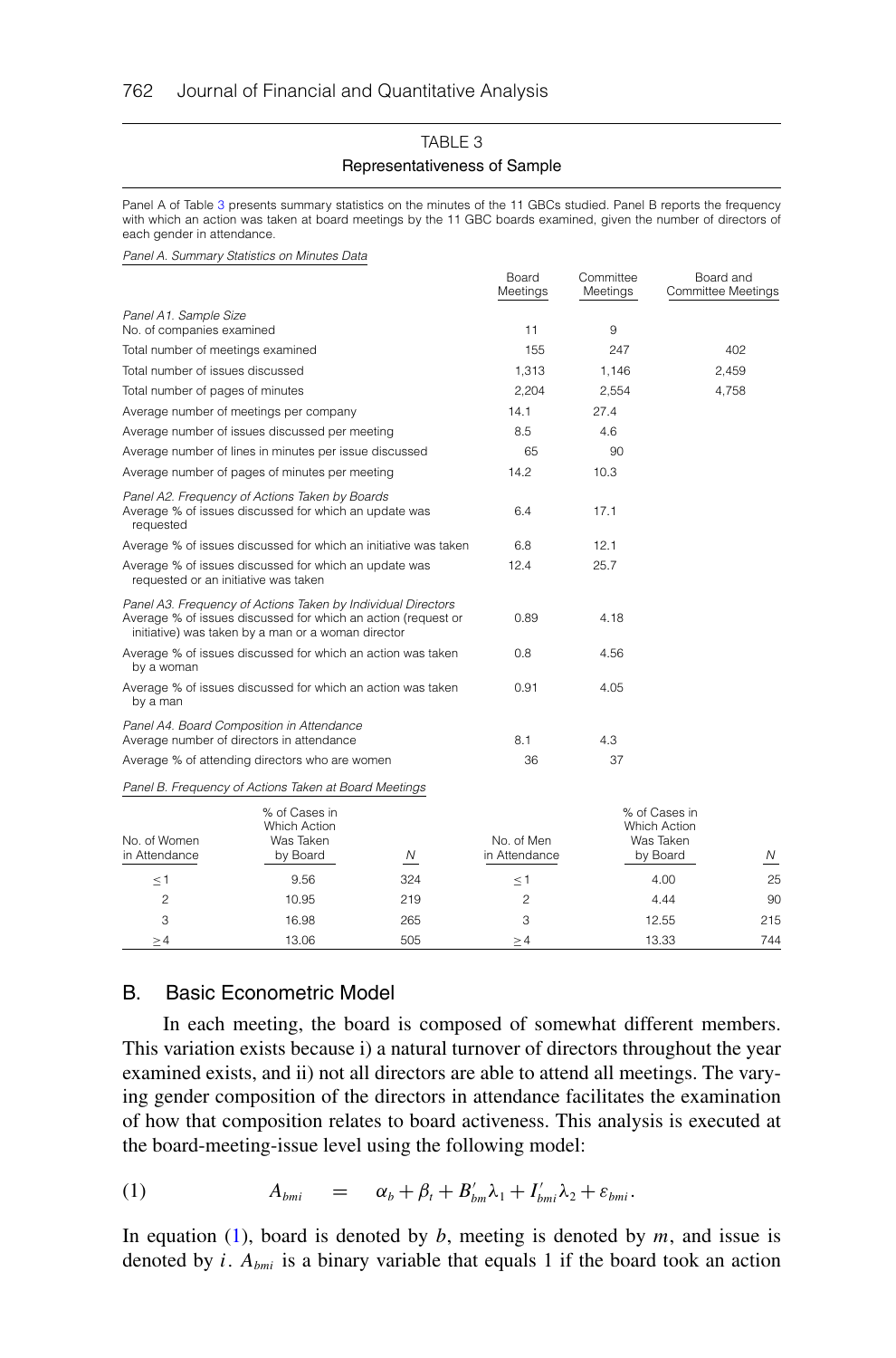(requested an update and/or took an initiative as defined previously). In most specifications, this action pertains to the board i) requesting to receive further information or an update and/or ii) taking an initiative.  $B'_{bm}$  is a vector that documents the independent variables at the board-meeting level: the fraction of women directors in attendance, the square of the fraction of women directors in attendance, a dummy variable that equals 1 if a critical mass of at least 3 women directors is in attendance, a dummy variable that equals 1 if a critical mass of at least 3 men directors is in attendance, the fraction of attending outsiders, the total number of attending directors, a dummy variable that equals 1 if the company is in the process of replacing its CEO at the time the issue is discussed, the fraction of attending directors with executive experience, and the fraction of attending directors with an MA or an MBA.

*I* 0 *bmi* controls for the type of issue discussed using 22 dummy variables that control for the 23 topic subjects.  $I'_{bmi}$  includes a dummy variable that equals 1 if the issue discussed is of a supervisory nature rather than a managerial nature, as defined in Section [IV.](#page-7-4) For those analyses including observations from both board and board-committee meetings,  $I'_{bmi}$  also includes a dummy that equals 1 if the observation occurred in a board meeting as opposed to a board-committee meeting. All regressions are ordinary least squares (OLS) regressions, unless noted otherwise.  $\alpha_b$  controls for company fixed effects.  $\beta_t$  controls for the year for which the minutes were examined (2007, 2008, or 2009). Standard errors are clustered at the meeting level.

#### <span id="page-12-0"></span>C. Are Gender-Balanced Boards More Active?

Table [4](#page-13-0) starts by examining how the gender composition of boards relates to board activeness. Columns 1 and 2 of Table [4](#page-13-0) examine whether a linear or a U-shaped relation exists between the fraction of women directors in attendance and the likelihood of boards either requesting an update or taking an initiative. The dependent variable in these regressions is equal to 1 if the board took an action (i.e., either requested an update or took an initiative), and 0 otherwise. Column 1 examines only observations from board meetings, whereas column 2 examines only observations from board-committee meetings. Both regressions fail to establish a significant linear or U-shaped relation between gender composition and board activeness. For both specifications, such nonsignificant results are obtained (in unreported specifications) when including only the fraction of women directors in attendance and excluding its square and also when defining a binary dependent variable that equals 1 only if an update is requested or, alternatively, only if an initiative is taken. Perhaps this suggests that a linear or U-shaped function is not the ideal model for characterizing the relation between gender and board activeness.

The regressions in columns 3–7 of Table [4](#page-13-0) explore the main hypothesis of this paper, namely, that a critical mass of at least 3 directors of one, or both, genders catalyzes board activeness. Indeed, the results show that a critical mass of at least 3 women directors (THREE OR MORE WOMEN DIRECTORS IN ATTENDANCE) significantly increases the likelihood of the board requesting an update (column 3) and taking an initiative (column 4). The coefficient in columns 3–4 that controls for the presence of a critical mass of at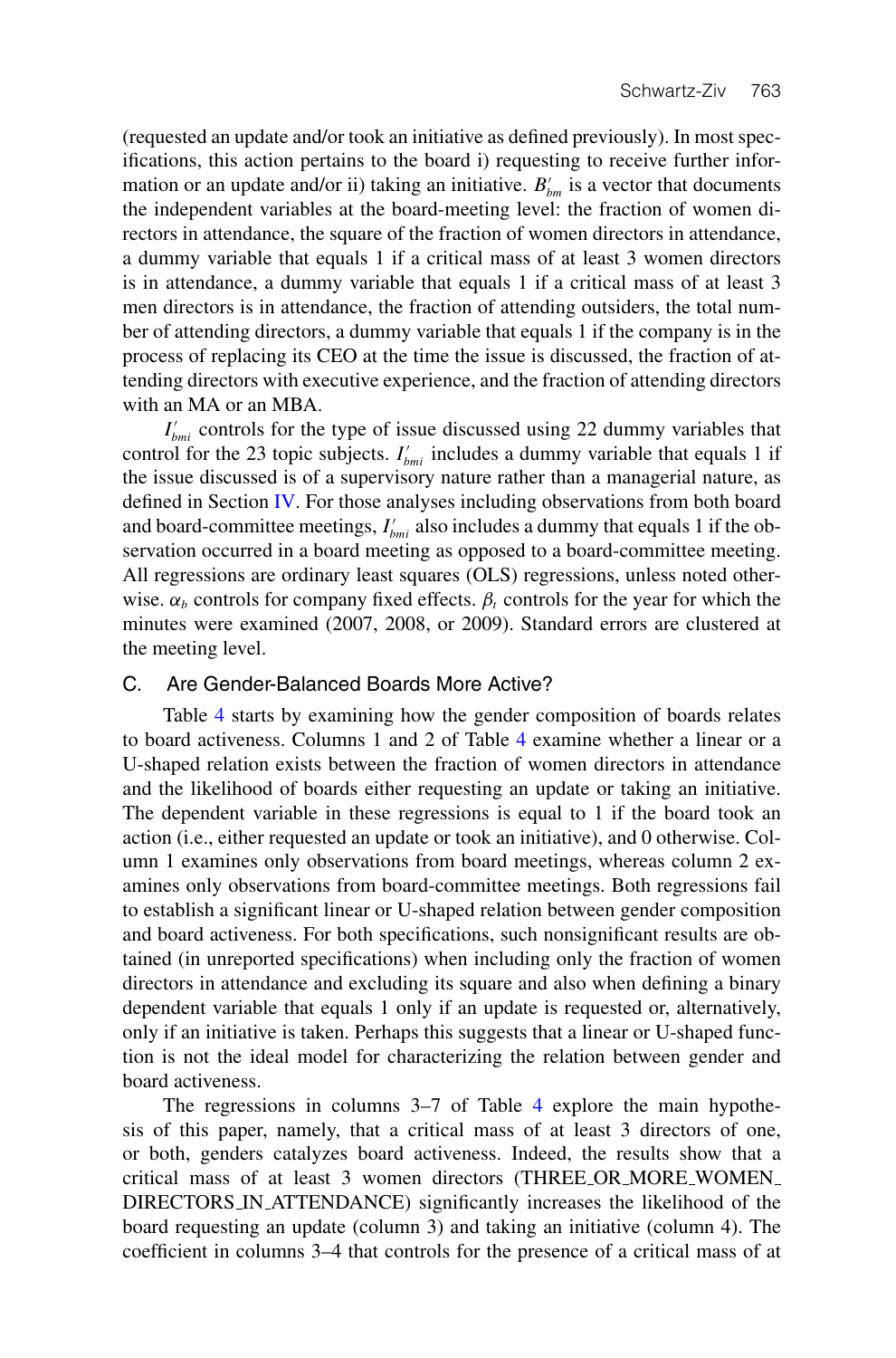#### TABLE 4 Gender Composition and Board Activeness

Table [4](#page-13-0) reports regressions that analyze the issues discussed at the board-meeting-issue level. These issues were discussed at board and board-committee meetings held by the 11 GBCs examined. The dependent variable in columns 1–2 and 5–7 is a binary variable that equals 1 if the board either requested to receive further information or an update or if it took an initiative (e.g., suggested which action should be taken). In column 3, the dependent variable equals 1 if the board requested an update; in column 4, the dependent variable equals 1 if the board took an initiative. The primary independent variables are as follows: the fraction of attending women directors and its square, a dummy that equals 1 when at least 3 women directors were in attendance, a dummy that equals 1 when at least 3 men directors were in attendance, a dummy that equals 1 if at least 3 directors of each gender were in attendance, a dummy that equals 1 if the board included a small critical mass (3 directors of both genders or 3 directors of one gender and 4 of the other), and a dummy that equals 1 if the board included a large critical mass (a dual critical mass that is larger than a small critical mass). In addition, the regressions control for the fraction of attending outside directors, the total number of directors in attendance, the average number of years of executive experience of the attending directors, the fraction of attending directors with an MA/MBA, whether the firm was in the process of replacing the CEO (using a dummy that equals 1 if this is the case), and whether the issue discussed was one of a supervisory nature, as described in Section [IV](#page-7-4) (using a dummy that equals 1 if this is the case). For each variable, the first row in columns 1–5 and 7 reports the coefficient, and the first row in column 6 reports the odds ratio. For all variables and regressions, the second line (in parentheses) reports<br>clustered errors at the meeting level. \*, \*\*, and \*\*\* indicate significance at the 10%, 5%, and

<span id="page-13-0"></span>

|                                                        |                     | <b>Action Taken</b>     | Update<br>Initiative  |                       | <b>Action Taken</b>   |                       |                       |
|--------------------------------------------------------|---------------------|-------------------------|-----------------------|-----------------------|-----------------------|-----------------------|-----------------------|
|                                                        | 1                   | $\overline{c}$          | 3                     | 4                     | 5                     | 6                     | $\overline{7}$        |
| FRACTION OF WOMEN DIRECTORS<br>IN ATTENDANCE           | $-0.268$<br>(0.226) | $-0.083$<br>(0.250)     |                       |                       |                       |                       |                       |
| SQUARE OF FRACTION OF WOMEN<br>DIRECTORS IN ATTENDANCE | 0.302<br>(0.255)    | 0.106<br>(0.307)        |                       |                       |                       |                       |                       |
| THREE OR MORE WOMEN<br>DIRECTORS IN ATTENDANCE         |                     |                         | $0.044**$<br>(0.019)  | $0.092***$<br>(0.029) |                       |                       |                       |
| THREE OR MORE MEN<br>DIRECTORS IN ATTENDANCE           |                     |                         | 0.031<br>(0.021)      | 0.035<br>(0.025)      |                       |                       |                       |
| AT LEAST THREE DIRECTORS<br>OF EACH GENDER             |                     |                         |                       |                       | $0.098***$<br>(0.032) | 2.832***<br>(0.315)   |                       |
| SMALL CRITICAL MASS                                    |                     |                         |                       |                       |                       |                       | $0.075*$<br>(0.040)   |
| LARGE_CRITICAL_MASS                                    |                     |                         |                       |                       |                       |                       | $0.123***$<br>(0.040) |
| FRACTION OF OUTSIDERS                                  | $-0.059$<br>(0.046) | $-0.062$<br>(0.088)     | $-0.003$<br>(0.039)   | 0.007<br>(0.033)      | $-0.033$<br>(0.047)   | 0.419<br>(0.752)      | $-0.04$<br>(0.049)    |
| NUMBER OF DIRECTORS<br>IN ATTENDANCE                   | 0.003<br>(0.007)    | $-0.012$<br>(0.017)     | $-0.007$<br>(0.004)   | 0.001<br>(0.004)      | $-0.006$<br>(0.006)   | 0.948<br>(0.065)      | $-0.01$<br>(0.007)    |
| FRACTION WITH EXECUTIVE<br><b>EXPERIENCE</b>           | 0.006<br>(0.007)    | $-0.002$<br>(0.005)     | 0.003<br>(0.006)      | $-0.002$<br>(0.005)   | 0.001<br>(0.008)      | 1.04<br>(0.084)       | 0.002<br>(0.008)      |
| FRACTION WITH MA OR MBA                                | 0.088<br>(0.088)    | $-0.163**$<br>(0.077)   | $-0.043$<br>(0.062)   | $0.166***$<br>(0.049) | 0.078<br>(0.078)      | 2.157<br>(0.831)      | 0.069<br>(0.080)      |
| DUMMY SUPERVISORY ISSUE                                | $-0.031$<br>(0.045) | $0.387***$<br>(0.056)   | $-0.086**$<br>(0.040) | $0.140***$<br>(0.031) | 0.027<br>(0.049)      | $0.000***$<br>(1.185) | 0.036<br>(0.053)      |
| BETWEEN_CEOS                                           | 0.053<br>(0.051)    | 0.052<br>(0.057)        | 0.009<br>(0.033)      | $0.049*$<br>(0.025)   | 0.06<br>(0.044)       | 1.577<br>(0.347)      | 0.047<br>(0.046)      |
| Company, year, and topic-subject<br>dummies            | Yes                 | Yes                     | Yes                   | Yes                   | Yes                   | Yes                   | Yes                   |
| Meetings examined<br>Type of regressions               | Board<br><b>OLS</b> | Committee<br><b>OLS</b> | Board<br><b>OLS</b>   | Board<br><b>OLS</b>   | Board<br><b>OLS</b>   | Board<br>Logit        | Board<br><b>OLS</b>   |
| $R^2$                                                  | 0.075               | 0.141                   | 0.059                 | 0.077                 | 0.084                 |                       | 0.084                 |
| N                                                      | 1,313               | 1,145                   | 1,313                 | 1,313                 | 1,313                 | 1,313                 | 1,313                 |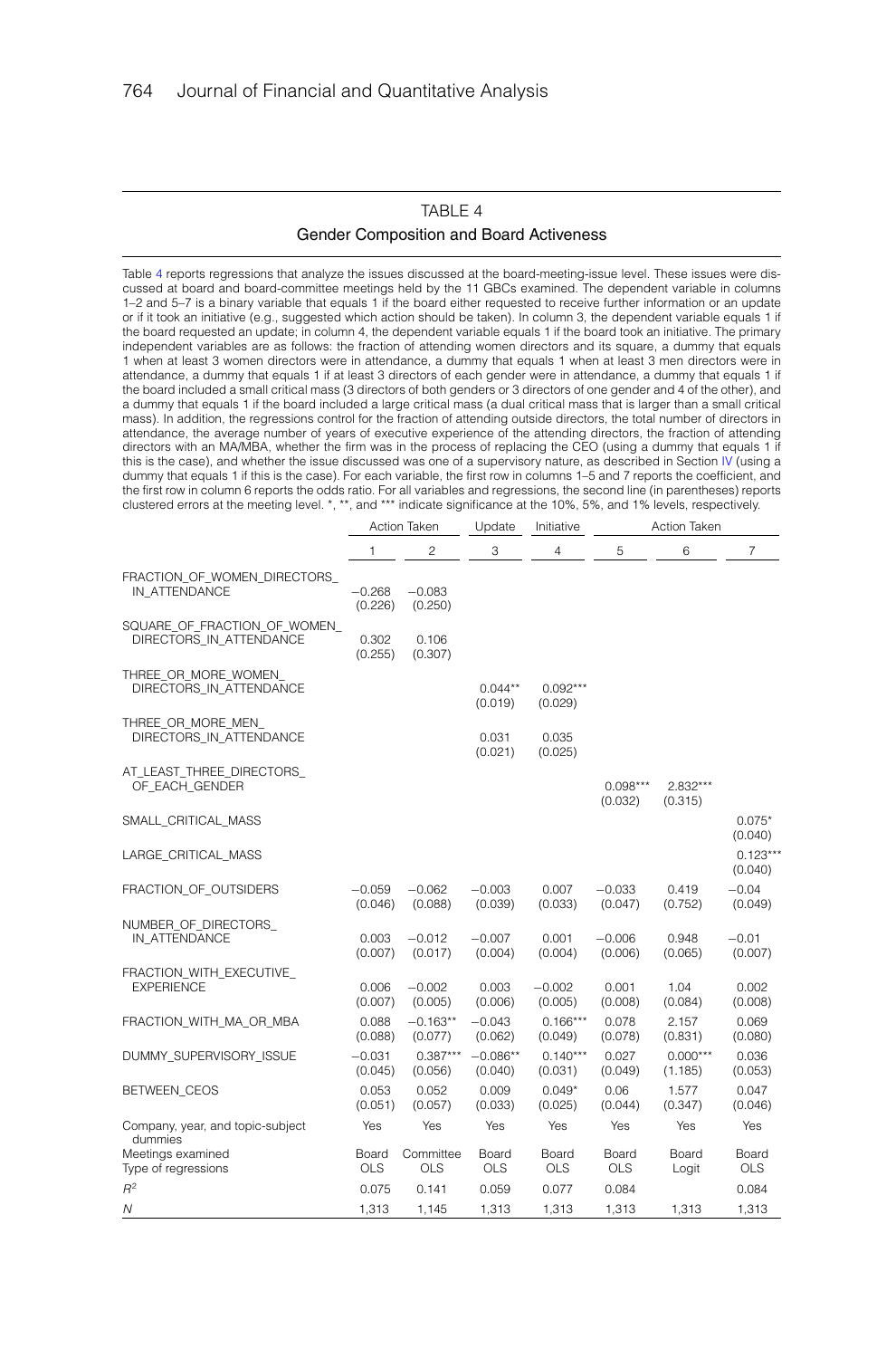least 3 men directors is positive, yet its impact is statistically insignificant. However, this insignificant result may derive from the limited variation concerning a critical mass of men directors: In only 9% of the observations did the boards examined not include a critical mass of men directors.

Column 5 in Table [4](#page-13-0) supports the aforementioned hypothesis and reports that if at least 3 directors of both genders are in attendance, the board is significantly (at the 1% level) more likely to take an action (i.e., to request an update or to take an initiative). The economic magnitude documented is quite substantial: Compared with the average percentage of cases in which boards took an action at board meetings when no critical mass was in attendance (9.8%), column 5 estimates an increase of 100% (0.098/0.098). A more conservative estimate would be based on the average percentage of issues for which an action was taken at a board meeting, which is equal to 12.4% (as documented in Panel A of Table [3\)](#page-11-0). Compared with this average, having a critical mass of both genders is expected to increase the likelihood of the board taking an action by 79% (0.098/0.124). In this paper, when interpreting the magnitudes of subsequent findings, I will follow the latter conservative estimate; accordingly, I will estimate the economic magnitudes using the average frequency with which an action was taken.

The regression in column 6 of Table [4](#page-13-0) is the logit version of the regression in column 5. Similar to the results for column 5, column 6 shows that a critical mass of at least 3 directors of each gender significantly increases (at the 1% level) the likelihood of the board either requesting an update or taking an initiative. The odds ratio reported in column 6 for the variable AT LEAST THREE DIRECTORS OF EACH GENDER equals 2.83. To allow a clear understanding of the latter magnitude, based on this logit model, Figure [2](#page-15-0) reports the predicted probabilities that an action is taken if a dual critical mass is or is not present. These probabilities are evaluated at the mean of the covariates of the control variables included in this regression. Figure 2 estimates that when no dual critical mass is in attendance, the probability of a board taking an action is 6.2%; this probability jumps to 16% when a dual critical mass is in attendance. Put differently, columns 5–6 of Table [4](#page-13-0) show that boards that include a dual critical mass are at least 79% more active, with the precise magnitude depending on the econometric method and benchmark used.

In the regression in column 7 of Table [4,](#page-13-0) I examine whether the results are driven by both large critical masses and small ones. A small critical mass is defined as a board with exactly 3 directors of each gender or 3 directors of one gender and 4 of the other gender. A large critical mass is defined as a board whose critical mass is larger than a small critical mass. Essentially, column 7 compares each of these critical masses to the base group (i.e., boards that do not have the critical masses defined). The results in column 7 indicate that both a small critical mass and a large one significantly increase the likelihood of an action being taken by the board (results are significant at the 10% and 1% levels, respectively). This finding shows that the results are driven by both types of critical masses.

One may wonder if a jump in board activeness also is observed when the board includes at least 2 directors of each gender in attendance. Column 1 of Table [5](#page-16-0) documents that having at least 2 directors of each gender is not associated with a significant increase in board activeness.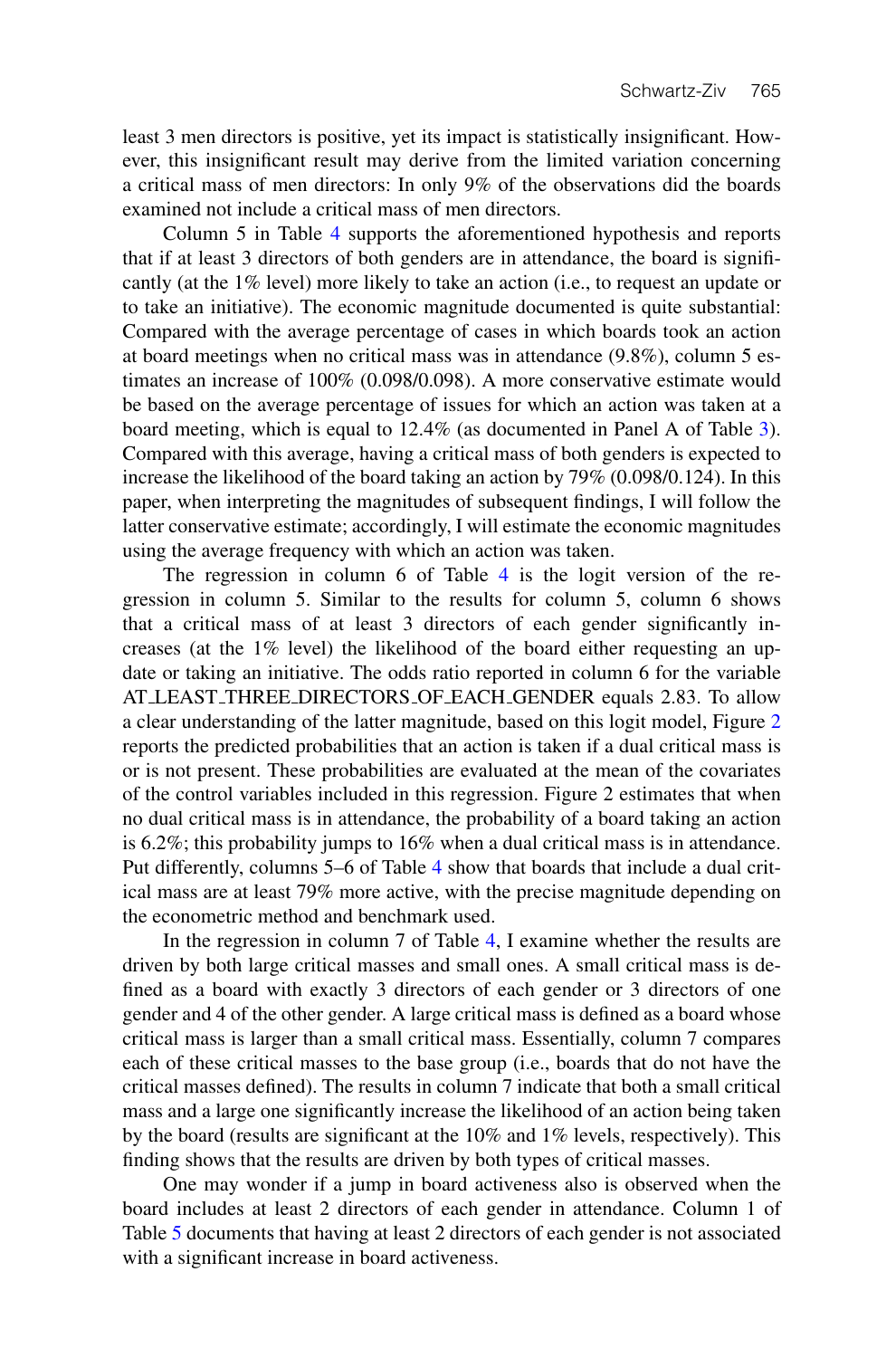<span id="page-15-0"></span>

For the 11 GBCs examined, Figure 2 reports the predictive likelihood of an action being taken at a board meeting (i.e., the board requested to receive further information/update, or the board took an initiative) given that a dual critical mass (CM) is or is not present. The prediction reported is based on the logit model reported in column 6 of Table [4,](#page-13-0) using the mean of the covariates of the control variables included in this regression. The error bars indicate the 95% confidence interval.



A potential concern is that the results pertaining to the activeness of genderbalanced boards are driven by large boards. Specifically, large boards may be particularly likely to be defined as gender balanced because they include more directors, and therefore they are also more likely to have at least 3 directors of each gender. To address this concern, I reestimate the results using an alternative definition for gender-balanced boards, one that is not sensitive to the board's size: a board in which 35%–65% of the attending directors are women. The latter definition follows, once again, the critical mass theory, which argues that in a team/board, each gender should comprise at least 35% of the team/board (implying that no more than 65% of the directors should be women).

Accordingly, the regression in column 2 of Table [5](#page-16-0) includes the dummy variable 35% TO 65% WOMEN DIRECTORS, which equals 1 if 35%–65% of the directors attending are women. Column 2 of Table [5](#page-16-0) documents that boards in which 35%–65% of the attending directors are women are, indeed, significantly more likely to take an action than are boards in which 0%–35% or 65%–100% of the attending directors are women. The coefficient for the dummy variable 35% TO 65% WOMEN DIRECTORS is equal to 0.0685. This coefficient is somewhat smaller than the parallel one estimated when a dual critical mass is defined as a board that includes at least 3 directors of each gender (0.098 according to column 5 of Table [4\)](#page-13-0). Nevertheless, the results estimate a substantial increase of 69.9% (0.0685/0.098) in the likelihood of an action being taken when 35%–65% of the board members are women (this result is significant at the 1% level).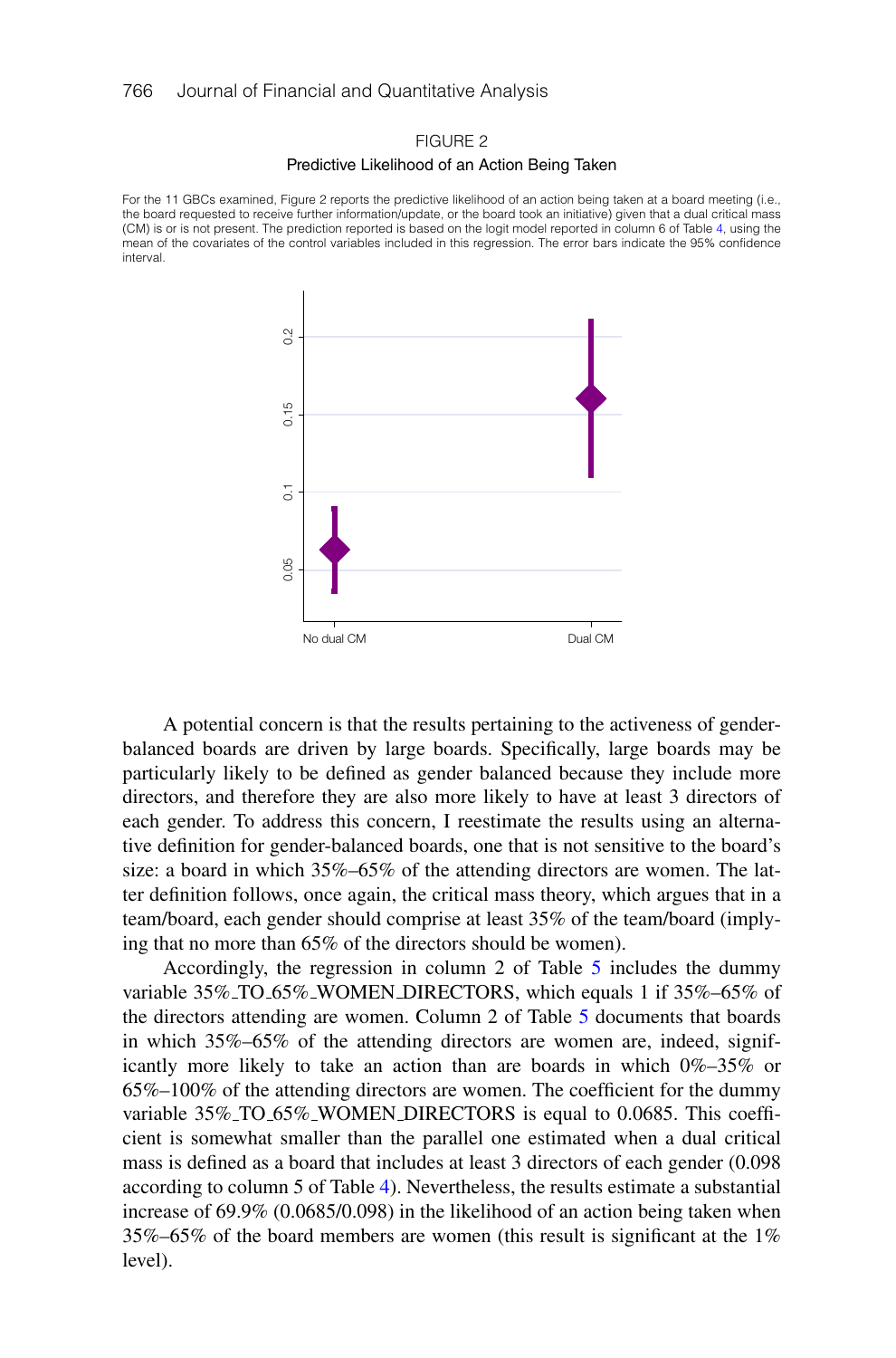#### TABLE 5

#### Gender Composition and Board Activeness Using Alternative Measures for Critical Masses

Table [5](#page-16-0) reports OLS regressions that analyze, at the board-meeting-issue level, the issues discussed at board meetings of the 11 GBCs examined. The dependent variable is a binary variable that equals 1 if the board requested to receive an update or further information or if it took an initiative (e.g., suggested which action should be taken). The primary independent variables are as follows: a dummy that equals 1 if at least 2 women directors were in attendance; a dummy that equals 1 if at least 2 men directors were in attendance; and dummies that equal 1 if the fraction of attending women directors was between 35% and 65%, 25% and 35% or 65% and 75%, or 45% and 55%. In addition, the regressions control for the fraction of attending outside directors, the total number of attending directors, the average number of years of executive experience of the attending directors, the fraction of attending directors with an MA/MBA, whether the firm was in the process of replacing the CEO (using a dummy that equals 1 if this is the case), and whether the issue discussed was one of a supervisory nature, as described in Section [IV](#page-7-4) (using a dummy that equals 1 if this is the case). For each variable, the coefficient and the clustered errors (in parentheses) are reported at the meeting level. \*, \*\*, and \* indicate significance at the 10%, 5%, and 1% levels, respectively.

<span id="page-16-0"></span>

|                                           | Action Taken         |                       |                       |                       |  |
|-------------------------------------------|----------------------|-----------------------|-----------------------|-----------------------|--|
|                                           | 1                    | 2                     | 3                     | 4                     |  |
| TWO OR MORE WOMEN DIRECTORS IN ATTENDANCE | $-0.0318$<br>(0.503) |                       |                       |                       |  |
| TWO OR MORE MEN DIRECTORS IN ATTENDANCE   | 0.0108<br>(0.831)    |                       |                       |                       |  |
| 35% TO 65% WOMEN DIRECTORS                |                      | $0.0685**$<br>(0.033) | $0.0740**$<br>(0.033) | $0.0808**$<br>(0.015) |  |
| 25% TO 35% OR 65% TO 75% WOMEN DIRECTORS  |                      |                       | $-0.025$<br>(0.553)   |                       |  |
| 45% TO 55% WOMEN DIRECTORS                |                      |                       |                       | $-0.0403$<br>(0.235)  |  |
| FRACTION OF OUTSIDERS                     | $-0.0745$<br>(0.146) | $-0.0232$<br>(0.639)  | $-0.0196$<br>(0.691)  | $-0.0316$<br>(0.521)  |  |
| NUMBER OF DIRECTORS IN ATTENDANCE         | 0.0038<br>(0.589)    | 0.0015<br>(0.794)     | 0.0016<br>(0.775)     | 0.000<br>(0.998)      |  |
| FRACTION WITH EXECUTIVE EXPERIENCE        | 0.0051<br>(0.486)    | $-0.0007$<br>(0.921)  | $-0.0001$<br>(0.987)  | 0.0005<br>(0.945)     |  |
| FRACTION WITH MA OR MBA                   | 0.0866<br>(0.310)    | 0.0804<br>(0.329)     | 0.0927<br>(0.292)     | 0.0846<br>(0.305)     |  |
| DUMMY SUPERVISORY ISSUE                   | $-0.0091$<br>(0.860) | 0.0191<br>(0.708)     | 0.0016<br>(0.977)     | 0.0136<br>(0.784)     |  |
| <b>BETWEEN CEOS</b>                       | 0.0418<br>(0.440)    | 0.0595<br>(0.186)     | 0.0575<br>(0.204)     | 0.0605<br>(0.183)     |  |
| Company, year, and topic-subject dummies  | Yes                  | Yes                   | Yes                   | Yes                   |  |
| $R^2$                                     | 0.075                | 0.081                 | 0.08                  | 0.081                 |  |
| $\mathcal N$                              | 1.313                | 1,313                 | 1.313                 | 1.313                 |  |

The regressions in columns 3 and 4 of Table [5](#page-16-0) examine the robustness of the 35% TO 65% WOMEN DIRECTORS range defined previously. Regression 3 includes the dummy 25% TO 35% OR 65% TO 75% WOMEN DIRECTORS, which equals 1 if the percentage of women directors in attendance is in those ranges. This variable is included to examine whether widening the range defined as gender balanced from 35%–65% women in attendance to 25%–75% women in attendance further increases board activeness. Once again, in column 3, the 35% TO 65% WOMEN DIRECTORS dummy enters the regression significantly, but the 25% TO 35% OR 65% TO 75% WOMEN DIRECTORS dummy variable does not (and it has a negative coefficient). This indicates that expanding the range of 35%–65% to a range of 25%–75% does not further increase board activeness compared with a nongender-balanced board.

Column 4 of Table [5](#page-16-0) examines whether having a particularly genderbalanced board, defined as 45% TO 55% WOMEN DIRECTORS, further increases board activeness. Once again, the 35% TO 65% WOMEN DIRECTORS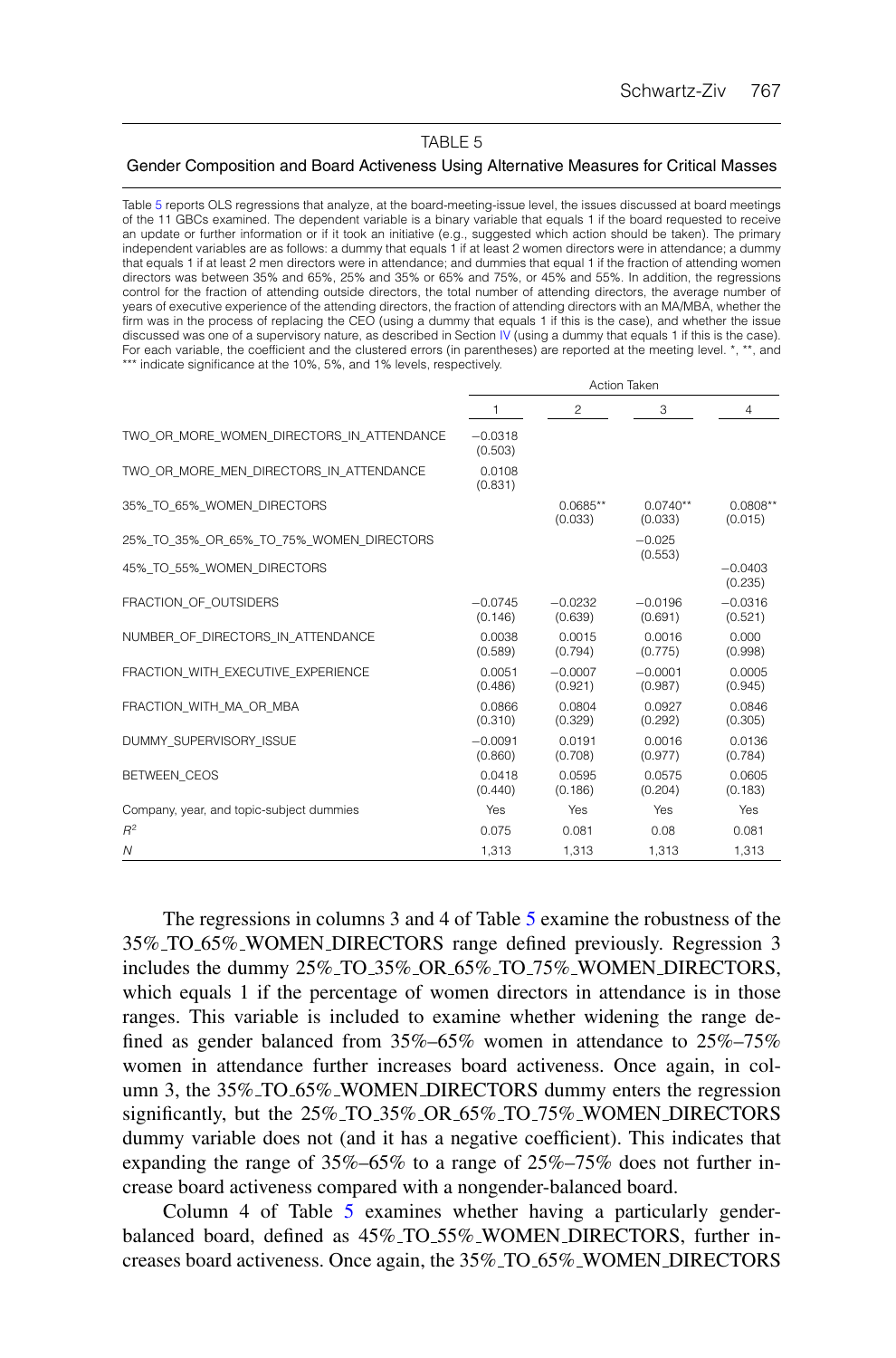variable is found to increase board activeness significantly, whereas the coefficient for 45% TO 55% WOMEN DIRECTORS is negative and insignificant. This indicates that having an extremely gender-balanced board does not further increase board activeness.

Last, in unreported specifications, I examine whether the relation between the gender composition of board committees and their activeness also follows a step function at board-committee meetings (which, as reported in Panel A of Table [3,](#page-11-0) are attended by 4.3 directors on average). These specifications examine whether having at least one director of each gender or, alternatively, at least 2 directors of each gender significantly increases the likelihood that the board committee take an action (i.e., request an update and/or take an initiative). No such significant relation is found. These results imply that the critical mass effect is particularly pronounced at board meetings (as larger teams) rather than at board-committee meetings (as small teams). Overall, the analysis in this section documents that boards are particularly active when at least 3 men and 3 women directors are in attendance.

### D. Gender-Balanced Boards and Board Activeness: 2-Stage Least Squares Analysis

<span id="page-17-1"></span>I next address the possibility that one or both genders prefer to attend meetings that are expected to require low or, alternatively, high levels of activeness. A director may develop such expectations based on the agenda and materials he or she receives (usually at least several days) prior to each meeting. If this is indeed the case, the existence of a critical mass of each gender may be endogenous.<sup>[9](#page-17-0)</sup> This section addresses this possibility by introducing a model similar to the one presented in Section [V](#page-10-1)[.B,](#page-11-2) with one difference: The model in this section assumes that the presence of a critical mass of at least 3 women directors or at least 3 men directors is endogenous.

Accordingly, the model includes exogenous IVs that control for the likelihood of a critical mass of women directors and a critical mass of men directors attending a particular board meeting in which a particular issue is discussed. Exogenous variables exist as a result of the customary ways in which meetings are scheduled. Committee meetings are frequently scheduled on the same day as board meetings, just before or immediately after the board meeting. Because different directors sit on different board committees, a variation exists in the total number of meetings to which each individual director is invited on a day on which a board meeting takes place. Correspondingly, both genders of directors will also have a different number of meetings to which they are invited.

If a director is a member of a board committee that meets before or after the board meeting, he or she has a stronger incentive to attend (both) meetings because the only compensation GBC directors receive is a fixed amount for each meeting they attend (as described in Section [III\)](#page-5-4). Hence, a director who has a board meeting and a board-committee meeting scheduled on the same day must

<span id="page-17-0"></span>[<sup>9</sup>](#page-17-1)The attendance rates of GBC men and women directors examined are similar: On the level of the individual directors, the average percentage of meetings a director was invited to but did not attend equals 20% for women directors and 19% for men directors.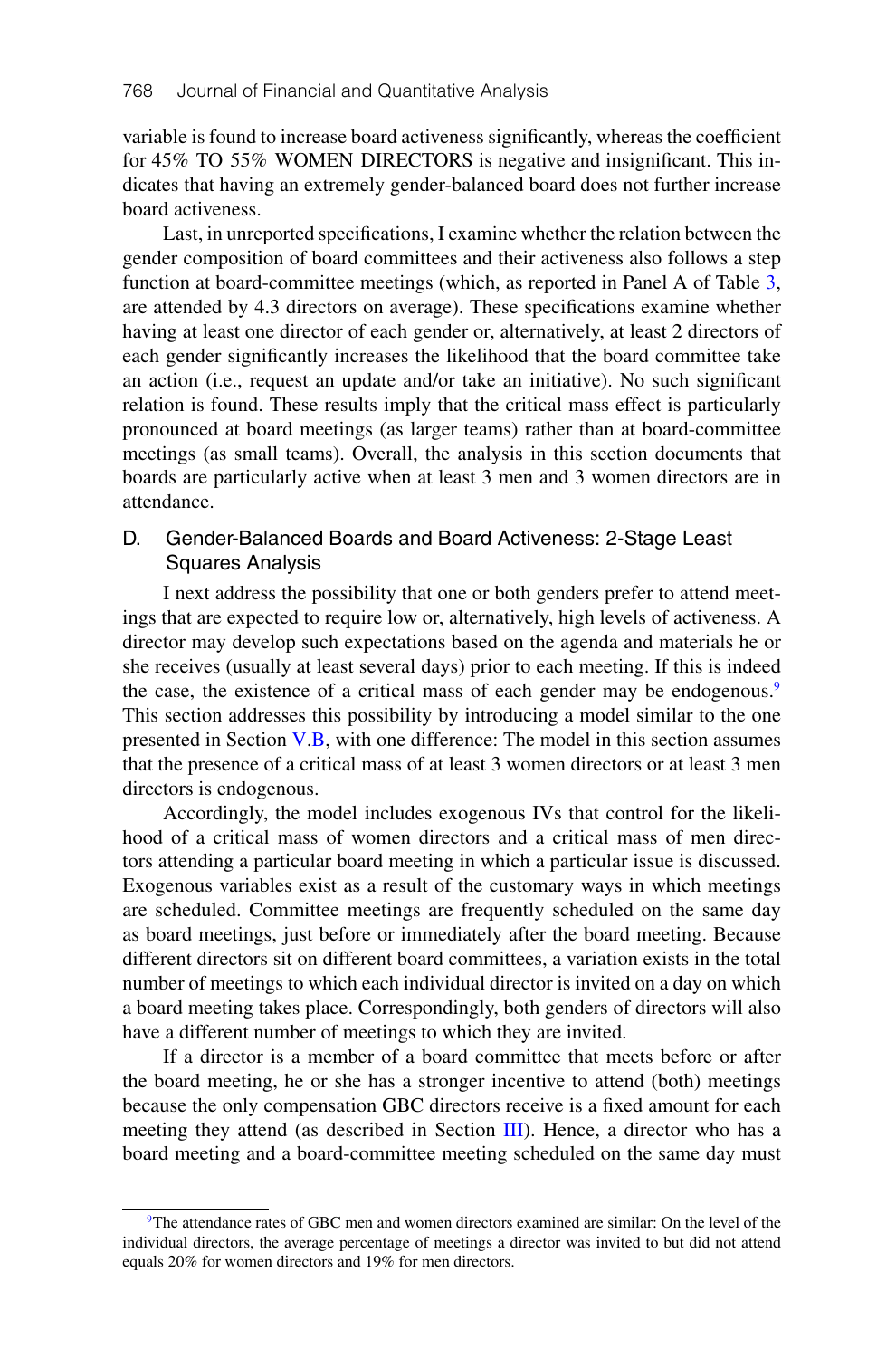commute only once (because the meetings are held at the same location) but receives compensation that corresponds to the number of meetings he or she attends. In addition, regardless of the financial compensation, directors usually want to be involved; therefore, they may prefer to attend meetings on days in which they have an increased opportunity to do so (i.e., the days when they have more than one meeting scheduled).

Thus, using the number of women who were invited to at least one boardcommittee meeting scheduled on the same day as a board meeting at which a particular issue was discussed instruments for the likelihood that a critical mass of women attends the board meeting. A parallel variable is constructed to instrument for the presence of a critical mass of men directors.

These instruments conform to the requirements of an IV: As will be shown, these IVs are positively and significantly (at the 1% level) related to the attendance of critical masses of both men and women directors. In addition, because in the vast majority of cases the meetings are scheduled well in advance (6–12 months), and almost all meetings are held on their scheduled dates, the IVs have no direct impact on the likelihood of boards taking an action (i.e., requesting to receive an update or taking an initiative) at a given board meeting. The meetings' agendas are determined only *after* they are scheduled, usually 1–3 weeks prior to the meeting. It follows that the scheduling of a board-committee meeting on a particular day should not be correlated with the directors' expectations that the board meeting held on the same day will require a high (low) level of board activeness.

Moreover, Internet Appendix D addresses potential exclusion restriction concerns. This Appendix confirms that firms do not seem to modify the types of issues brought up for discussion at board meetings depending on whether a boardcommittee meeting is also being held or whether the board includes a dual critical mass. Accordingly, the following 2-stage least squares (2SLS) model is defined (using the notations introduced in Section [V.](#page-10-1)[B\)](#page-11-2):

<span id="page-18-0"></span>
$$
(2) \quad A_{bmi} = \alpha_b + \beta_t + CMW_{bmi} + CMM_{bmi} + B'_{bm}\lambda_1 + I'_{bmi}\lambda_2 + v_{bmi}.
$$

The difference between the OLS model, specified in equation [\(1\)](#page-11-1) in Section [V.](#page-10-1)[B,](#page-11-2) and the 2SLS model, specified here in equation [\(2\)](#page-18-0), is that the primary variables in the latter equation documenting the gender composition in attendance are as-sumed to be endogenous. These endogenous variables are denoted in equation [\(2\)](#page-18-0) by CMW<sub>bmi</sub>, which is a dummy variable that equals 1 if at least 3 women directors are in attendance, and CMM<sub>*bmi*</sub>, which is a parallel variable for men directors. As described previously, 2 exogenous variables are used to solve this equation: CoW*bmi* , which is an instrument that equals the number of women directors who were invited to at least one board-committee meeting held on the same day issue  $i$  was discussed at a board meeting, and  $CoM_{bmi}$ , which is a parallel variable for men directors. Accordingly, the 2SLS model includes the following 2 first-stage equations:

<span id="page-18-1"></span>
$$
(3) \quad \text{CMW}_{bmi} = \quad \text{CoW}_{bmi} + \text{CoM}_{bmi} + \alpha_b + \beta_t + B'_{bm}\lambda_1 + I'_{bm}\lambda_2 + \varepsilon a_{bmi},
$$

<span id="page-18-2"></span>and

$$
(4) \quad \text{CMM}_{bmi} \quad = \quad \text{Cow}_{bmi} + \text{CoM}_{bmi} + \alpha_b + \beta_t + B'_{bm}\lambda_1 + I'_{bmi}\lambda_2 + \varepsilon b_{bmi}.
$$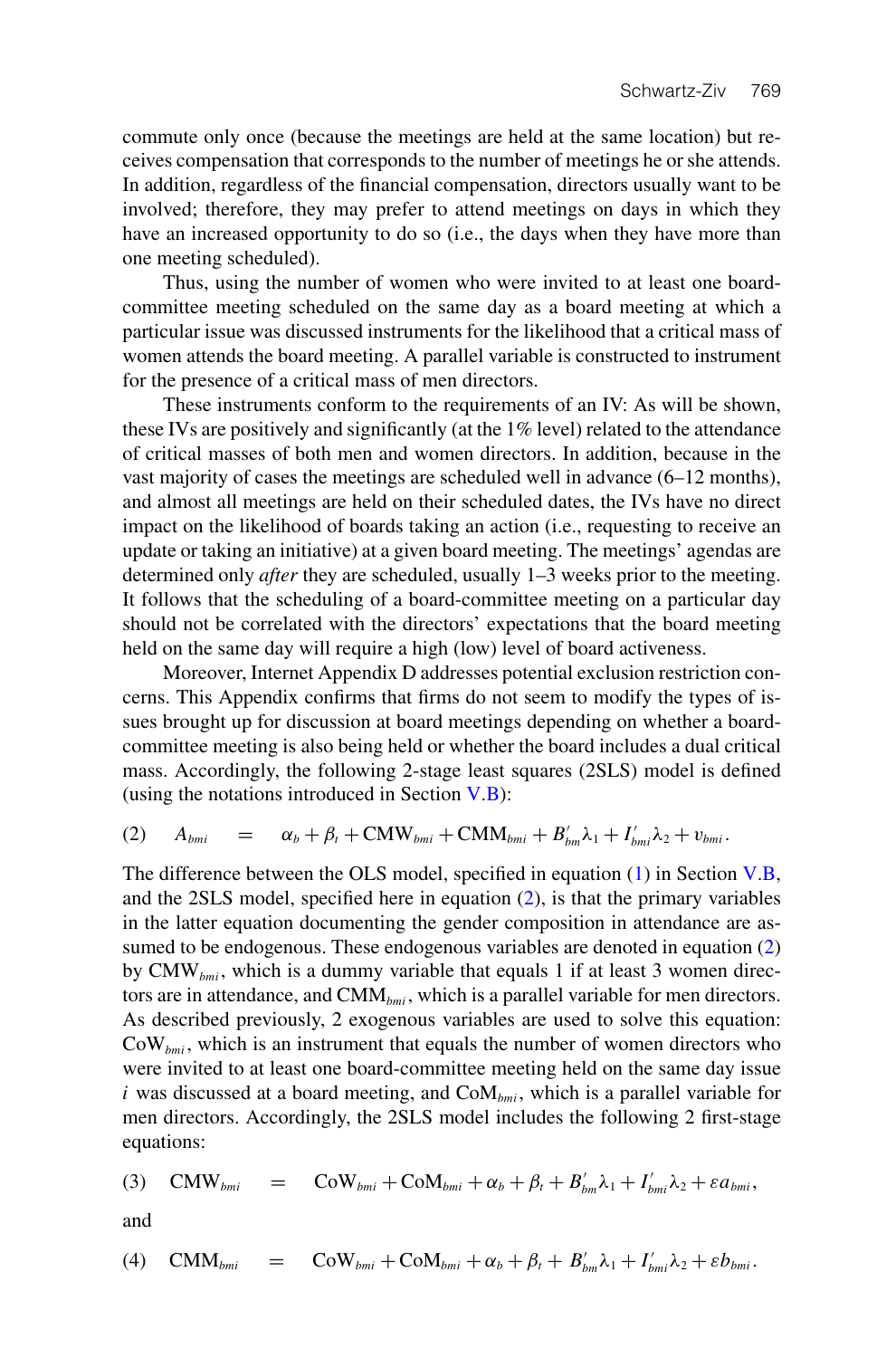Each of these 2 first-stage regressions predicts the likelihood of a critical mass of a certain gender attending the board meeting, given the number of directors of the same gender that were invited to a board-committee meeting held on the same day.

Columns 1–2 of Table [6](#page-20-0) record the first-stage equations (equations [\(3\)](#page-18-1) and [\(4\)](#page-18-2), respectively). Indeed, column 1 documents that the number of women directors who were invited to at least one board-committee meeting held on the same day that issue *i* was discussed is positively and significantly (at the  $1\%$ level) related to the likelihood of a critical mass of at least 3 women directors being present at a board meeting. Similarly, column 2 establishes parallel results for men directors. Both columns 1 and 2 of Table [6](#page-20-0) report that the Angrist and Pischke [\(2009\)](#page-27-6) multivariate *F*-test is larger than the  $F = 10$  threshold suggested by Stock, Wright, and Yogo [\(2002\)](#page-29-7) as the minimal threshold required to conclude that the instruments used are strong.

The results of the second stage of the 2SLS analysis (equation [\(2\)](#page-18-0)) are reported in columns 3–6 of Table [6.](#page-20-0) The dependent variable in these regressions is a binary variable that equals 1 if the board requested to receive further information or an update (column 3), took an initiative such as suggesting which action should be taken (column 4), or either requested an update or took an initiative (columns 5–6). Consistent with the results presented in Section [V.](#page-10-1)[C,](#page-12-0) the results of the 2SLS analysis reported in Table [6](#page-20-0) indicate that the presence of a critical mass of women directors and to some extent a critical mass of men directors (columns 3–5), or a dual critical mass (regression 6), is associated with a significant increase in the likelihood of the board requesting an update and/or taking an initiative. Hence, the 2SLS analysis confirms the results obtained in the OLS regressions.

The economic magnitudes documented for the critical mass effect reported in the 2SLS analysis (Table [6\)](#page-20-0) are substantially larger than those obtained in the OLS analysis (Table [4\)](#page-13-0). To examine whether the 2SLS model is indeed required to address endogeneity concerns in this case and, accordingly, whether the economic magnitude of the 2SLS model is more reliable, the Anderson [\(1951\)](#page-27-7) canonical correlation statistic is reported for the regressions in column 5 of Table [6.](#page-20-0) This figure, which tests the relevance of the instruments, is large, and its *p*-value is small, indicating that the 2 instruments are jointly valid.

However, the Hausman [\(1978\)](#page-28-27) test indicates that for each of the regressions in columns 3–6 of Table [6,](#page-20-0) the Hausman test fails to reject, at the 1% level, the null hypothesis that no difference exists between the 2SLS and the OLS estimates. Put differently, the results of the Hausman test imply that no systematic difference exists between the OLS and the 2SLS estimates. Therefore, given that the 2SLS results are biased and inconsistent in finite samples, in this case, the estimates of the OLS model provide the most accurate estimation of the magnitude of the critical mass effect. The contribution of the 2SLS analysis is that it demonstrates that the significant and positive effect of a critical mass of women directors is not driven by nonrandom attendance. In sum, the results in this section reinforce the conclusion that appointing gender-balanced boards catalyzes board activeness.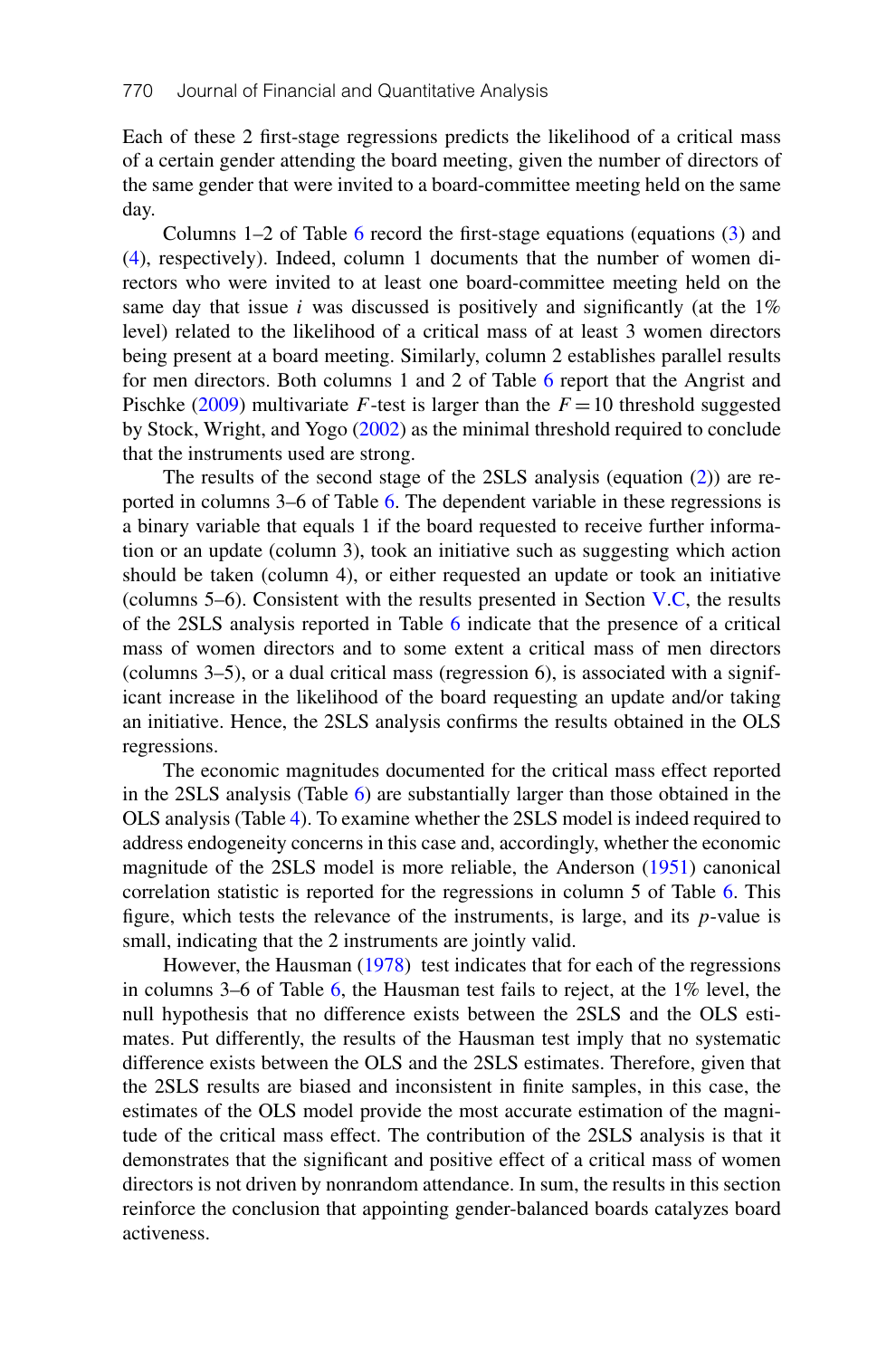#### TABLE 6 Gender Composition and Board Activeness: 2SLS Analysis

Table [6](#page-20-0) reports results of a linear 2SLS model that analyzes, at the board-meeting-issue level, the 1,313 issues discussed. These issues were discussed at board meetings held by the 11 GBCs examined. The model instruments for the likelihood of a critical mass of at least 3 women directors attending a particular board meeting in which a particular issue is discussed using an instrumental variable that equals the number of women directors invited to at least one board-committee meeting held on the same day when a particular issue was discussed at the board meeting. A parallel instrumental variable is constructed to predict the likelihood of the board including at least 3 men directors. Columns 1–2 report the first-stage regressions of the 2SLS analyses. In columns 3–6, which report the second stage of the 2SLS analysis, the dependent variable is a binary variable that equals 1 if the board requested to receive further information or an update (column 3); took an initiative, such as suggesting which action should be taken (column 4); or either requested an update or took an initiative (columns 5–6). The regressions include the following control variables (not reported): the fraction of attending outside directors, the total number of attending directors, the average number of years of executive experience of the attending directors, the fraction of attending directors with an MA/MBA, a dummy that equals 1 if the firm was in the process of replacing the CEO, and a dummy that equals 1 if the issue discussed was one of a supervisory nature, as described in Section [IV.](#page-7-4) For each variable, the coefficient and the standard errors (in parentheses) are reported. \*, \*\* and \*\*\* indicate significance at the 10%, 5%, and 1% levels, respectively.

<span id="page-20-0"></span>

|                                                | 3 or<br>More<br>Women in<br>Attendance | 3 or<br>More<br>Men in<br>Attendance | Update               | Initiative            |                       | Update or<br>Initiative |
|------------------------------------------------|----------------------------------------|--------------------------------------|----------------------|-----------------------|-----------------------|-------------------------|
|                                                | 1                                      | $\overline{c}$                       | 3                    | 4                     | 5                     | 6                       |
| NUMBER OF WOMEN INVITED<br>TO BOARD COMMITTEE  | $0.061***$<br>(0.006)                  | $-0.015***$<br>(0.005)               |                      |                       |                       |                         |
| NUMBER OF MEN INVITED<br>TO BOARD COMMITTEE    | $-0.017***$<br>(0.005)                 | $0.017***$<br>(0.004)                |                      |                       |                       |                         |
| THREE OR MORE WOMEN<br>DIRECTORS IN ATTENDANCE |                                        |                                      | $0.241**$<br>(0.122) | $0.338***$<br>(0.128) | $0.561***$<br>(0.201) |                         |
| THREE OR MORE MEN<br>DIRECTORS IN ATTENDANCE   |                                        |                                      | 0.576<br>(0.370)     | $0.659*$<br>(0.389)   | $1.401**$<br>(0.611)  |                         |
| AT LEAST THREE DIRECTORS<br>OF EACH GENDER     |                                        |                                      |                      |                       |                       | $0.558***$<br>(0.160)   |
| Board control variables                        | Yes                                    | Yes                                  | Yes                  | Yes                   | Yes                   | Yes                     |
| Year and firm dummies                          | Yes                                    | Yes                                  | Yes                  | Yes                   | Yes                   | Yes                     |
| Topic-subject dummies                          | Yes                                    | Yes                                  | Yes                  | Yes                   | Yes                   | Yes                     |
| 2SLS equation estimated                        | First<br>stage                         | First<br>stage                       | Second<br>stage      | Second<br>stage       | Second<br>stage       | Second<br>stage         |
| No. of observations                            | 1.313                                  | 1.313                                | 1.313                | 1.313                 | 1.313                 | 1.313                   |
| $R^2$                                          | 0.712                                  | 0.369                                |                      |                       |                       |                         |
| Angrist-Pischke F-test                         | 66.38                                  | 10.01                                |                      |                       |                       |                         |
| Hausman<br>$p$ -value                          |                                        |                                      | 2.55<br>0.999        | 2.45<br>0.999         | 3.81<br>0.999         | 8.02<br>0.999           |
| Anderson canonical correlations<br>p-value     |                                        |                                      |                      |                       | $10.39***$<br>0.001   |                         |

## VI. Gender Composition and Activeness of Individual **Directors**

This section examines how a board's gender composition relates to the extent to which *individual* directors are active. Put differently, this section examines, on the level of the individual director, whether a man or a woman director took an action (i.e., requested an update or took an initiative) when an issue was brought up for discussion. Accordingly, the observations in this section are at the boardmeeting-issue-director level.

To facilitate this level of analysis, for each case in which a single director either requested to receive further information/an update or took an initiative, the action taken was attributed to the specific director taking the action and thereby also to a specific gender. If more than one director took the action, the action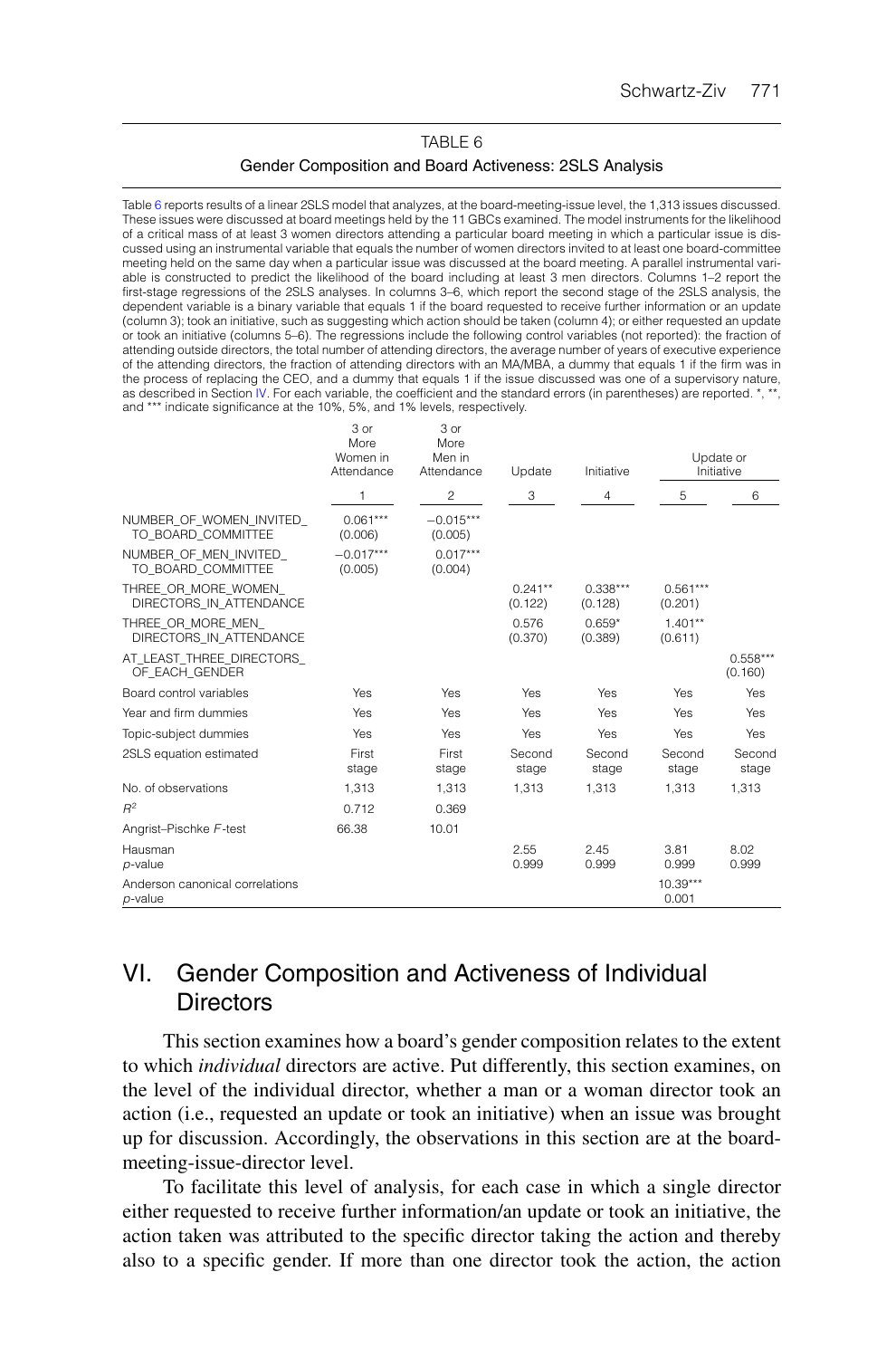was not attributed to a specific director. I am able to attribute 69% of the actions taken to one specific director. The remaining actions were taken by more than one director, and are therefore not linked to a specific director and gender. These observations are not included in the analysis presented in this section.[10](#page-21-0)

<span id="page-21-2"></span>To estimate how the gender of the director relates to the extent to which he or she is active, given the gender composition in attendance, the following econometric model is defined, at the board-meeting-issue-director level (using the notations from Section [V.](#page-10-1)[B\)](#page-11-2):

<span id="page-21-1"></span>(5) 
$$
A_{bmid} = \alpha_b + \beta_t + B'_{bm}\lambda_1 + D'_{bm} \lambda_2 + I'_{bm} \lambda_3 + \varepsilon_{bmid}.
$$

Equation  $(5)$  contains an additional vector that is not included in equation  $(1)$ :  $D'_{dbm}$ . This controls for the director-level variables (the subscript *d* denotes director). This vector includes a dummy variable that equals 1 if the observation pertains to a woman director, a dummy that equals 1 if the director holds an MA or MBA, and the number of years of executive experience the director has. Standard errors are clustered at the director level.

Table [7](#page-22-0) examines how the gender of directors relates to the frequency with which they take an action. Accordingly, the dependent variable in the specifications reported in Table [7](#page-22-0) is a binary variable that equals 1 if a given director took an action, and 0 otherwise. Column 1 of Table [7](#page-22-0) documents an insignificant relation between WOMAN DIRECTOR and the likelihood of an action being taken at a board meeting, indicating that one gender is not clearly more active than the other at board meetings. In contrast, column 2 documents a positive and significant relation between WOMAN DIRECTOR and the likelihood of an action being taken in board-committee meetings. This indicates that women directors are more active at board-committee meetings than are men directors. Perhaps women directors are particularly comfortable being active in small teams such as board committees.

Columns 3–5 of Table [7](#page-22-0) explore how critical masses of each gender relate to directors' activeness at board meetings. Consistent with the findings reported in Table [4,](#page-13-0) column 3 of Table [7](#page-22-0) confirms that when boards include at least 3 women directors, directors are significantly more likely to take an action at board meetings.

To estimate the effect of critical masses on the activeness of each gender of directors, Table [7](#page-22-0) examines the observations pertaining to each gender separately. Column 4 includes only the observations pertaining to women directors, whereas column 5 includes those that pertain to men directors. Column 4 reveals that women directors are significantly more active when a critical mass of women directors is in attendance. A woman director is likely to take an action at board meetings in 0.8% of the cases on average (as documented in Panel A of Table [3\)](#page-11-0); column 4 estimates that having a critical mass of at least 3 women directors increases the likelihood of a woman director taking an action by 180%

<span id="page-21-0"></span><sup>&</sup>lt;sup>[10](#page-21-2)</sup>Due to the limited size of the sample, it is not possible to conduct a detailed analysis of the cases in which an action was taken by 2 or more directors by further breaking down the gender of those taking the action into more refined categories (e.g., action taken by only men directors, by only women directors, or by both genders).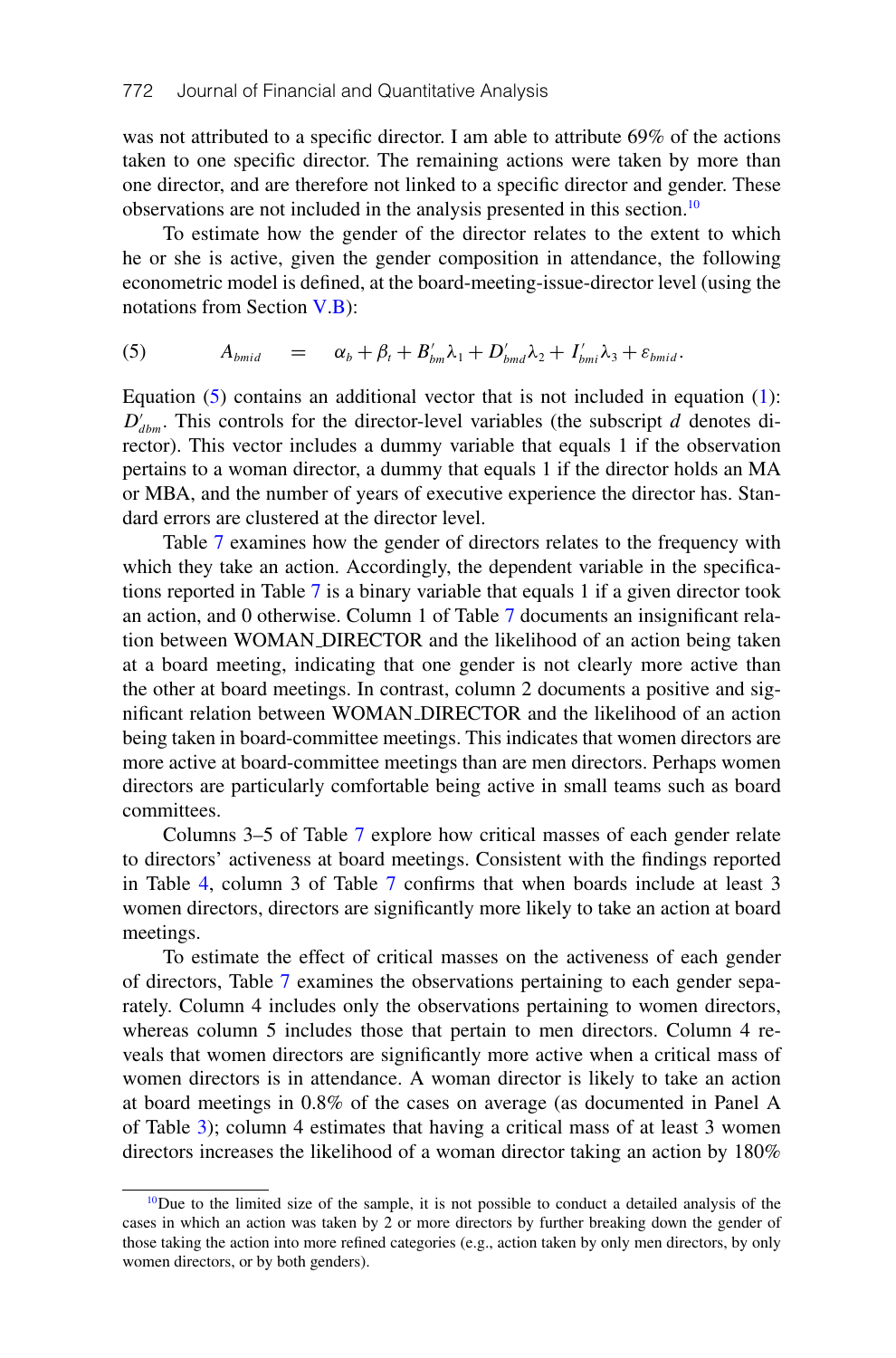#### TABLE 7 Women and Men Directors Taking Action

Table [7](#page-22-0) examines whether or not a director took an action (either requesting an update or taking an initiative) at the board-meeting-issue-director level; the analysis refers to the 11 GBCs examined. The dependent binary variable in the OLS regressions equals 1 if the director took an action, and 0 otherwise. The primary independent variables are as follows: a dummy that equals 1 in cases in which the director taking the action was a woman, the fraction of all women directors in attendance and its square, a dummy that equals 1 if at least 3 women directors were in attendance, and a dummy that equals 1 if at least 3 men directors were in attendance. In addition, the regressions control for the fraction of outsiders, number of directors in attendance, number of years of executive experience of the director taking the action, whether the director taking the action has an MA or an MBA (using a dummy that equals 1 if he or she does), whether the company was in the process of replacing the CEO at the time the issue was discussed (using a dummy that equals 1 if this is the case), and whether the issue discussed is one of a supervisory nature, as described in Section [IV](#page-7-4) (using a dummy that equals 1 if this is the case). For each variable, the coefficient and the clustered errors (in parentheses) are<br>reported at the director level. \*, \*\*, and \*\*\* indicate significance at the 10%, 5%, and 1% levels,

<span id="page-22-0"></span>

|                                                                                  | Action Taken by Director           |                                 |                                    |                              |                            |  |  |
|----------------------------------------------------------------------------------|------------------------------------|---------------------------------|------------------------------------|------------------------------|----------------------------|--|--|
|                                                                                  | 1                                  | 2                               | 3                                  | 4                            | 5                          |  |  |
| WOMAN DIRECTOR                                                                   | $-0.0011$<br>(0.002)               | $0.0468**$<br>(0.020)           | $-0.0018$<br>(0.002)               |                              |                            |  |  |
| FRACTION OF WOMEN DIRECTORS<br>IN ATTENDANCE                                     | $-0.0586**$<br>(0.026)             | $-0.1236**$<br>(0.055)          |                                    |                              |                            |  |  |
| SQUARE OF FRACTION OF WOMEN<br>DIRECTORS IN ATTENDANCE                           | $0.0624**$<br>(0.032)              | $0.1751**$<br>(0.068)           |                                    |                              |                            |  |  |
| THREE OR MORE WOMEN DIRECTORS<br>IN ATTENDANCE                                   |                                    |                                 | $0.0072**$<br>(0.004)              | $0.0144**$<br>(0.006)        | 0.0044<br>(0.005)          |  |  |
| THREE OR MORE MEN DIRECTORS<br>IN ATTENDANCE                                     |                                    |                                 | 0.0048<br>(0.004)                  | 0.0033<br>(0.005)            | 0.006<br>(0.008)           |  |  |
| FRACTION OF OUTSIDERS                                                            | $-0.0034$<br>(0.004)               | $-0.0301*$<br>(0.018)           | $-0.0032$<br>(0.004)               | 0.0042<br>(0.007)            | $-0.0039$<br>(0.005)       |  |  |
| NUMBER OF DIRECTORS IN ATTENDANCE                                                | $-0.0009*$<br>(0.001)              | $-0.0105***$<br>(0.003)         | $-0.0015***$<br>(0.001)            | $-0.0002$<br>(0.001)         | $-0.0022***$<br>(0.001)    |  |  |
| FRACTION WITH MA OR MBA                                                          | $0.0057***$<br>(0.002)             | $-0.0162**$<br>(0.007)          | $0.0055***$<br>(0.002)             | $0.0064*$<br>(0.003)         | $0.0062**$<br>(0.003)      |  |  |
| FRACTION WITH EXECUTIVE EXPERIENCE                                               | $0.0003***$<br>(0.000)             | $-0.0002$<br>(0.000)            | $0.0003***$<br>(0.000)             | 0.0001<br>(0.000)            | $0.0003**$<br>(0.000)      |  |  |
| <b>BETWEEN CEOS</b>                                                              | 0.0048<br>(0.004)                  | 0.0005<br>(0.014)               | 0.005<br>(0.004)                   | $0.0250***$<br>(0.007)       | $-0.0031$<br>(0.005)       |  |  |
| DUMMY SUPERVISORY ISSUE                                                          | $-0.0069$<br>(0.034)               | 0.0723<br>(0.065)               | 0.0007<br>(0.034)                  | 0.003<br>(0.089)             | $-0.0005$<br>(0.038)       |  |  |
| Meetings examined<br>Gender examined<br>Company, year, and topic-subject dummies | <b>Board</b><br><b>Both</b><br>Yes | Committee<br><b>Both</b><br>Yes | <b>Board</b><br><b>Both</b><br>Yes | <b>Board</b><br>Women<br>Yes | <b>Board</b><br>Men<br>Yes |  |  |
| $R^2$                                                                            | 0.006                              | 0.017                           | 0.006                              | 0.004                        | 0.011                      |  |  |
| $\mathcal N$                                                                     | 10,588                             | 5,047                           | 10,588                             | 3,865                        | 6,723                      |  |  |

(0.0144/0.008). This finding provides support for the board version of the criticalmass theory (Rosener [\(1995\)](#page-28-4), Shrader et al. [\(1997\)](#page-29-1), and Kramer et al. [\(2006\)](#page-28-5), as discussed in Section [II.](#page-3-0)[A\)](#page-3-1), which argues that women directors are more active at board meetings once the board includes at least 3 women directors.

Columns 4 and 5 of Table [7](#page-22-0) both present a positive relation between the critical masses of one gender and activeness of the other gender. For example, column 4 documents that when a critical mass of men directors is in attendance, the likelihood of a woman director taking an action increases by 0.33%. Such patterns are consistent with the peer-monitoring theory discussed in Section [II.](#page-3-0)[A,](#page-3-1) which proposes that one gender monitors the other, which in turn catalyzes the activeness of individual team members. However, these cross-gender coefficients are insignificant, and therefore it is not possible to conclude with confidence that peer monitoring between genders indeed occurs.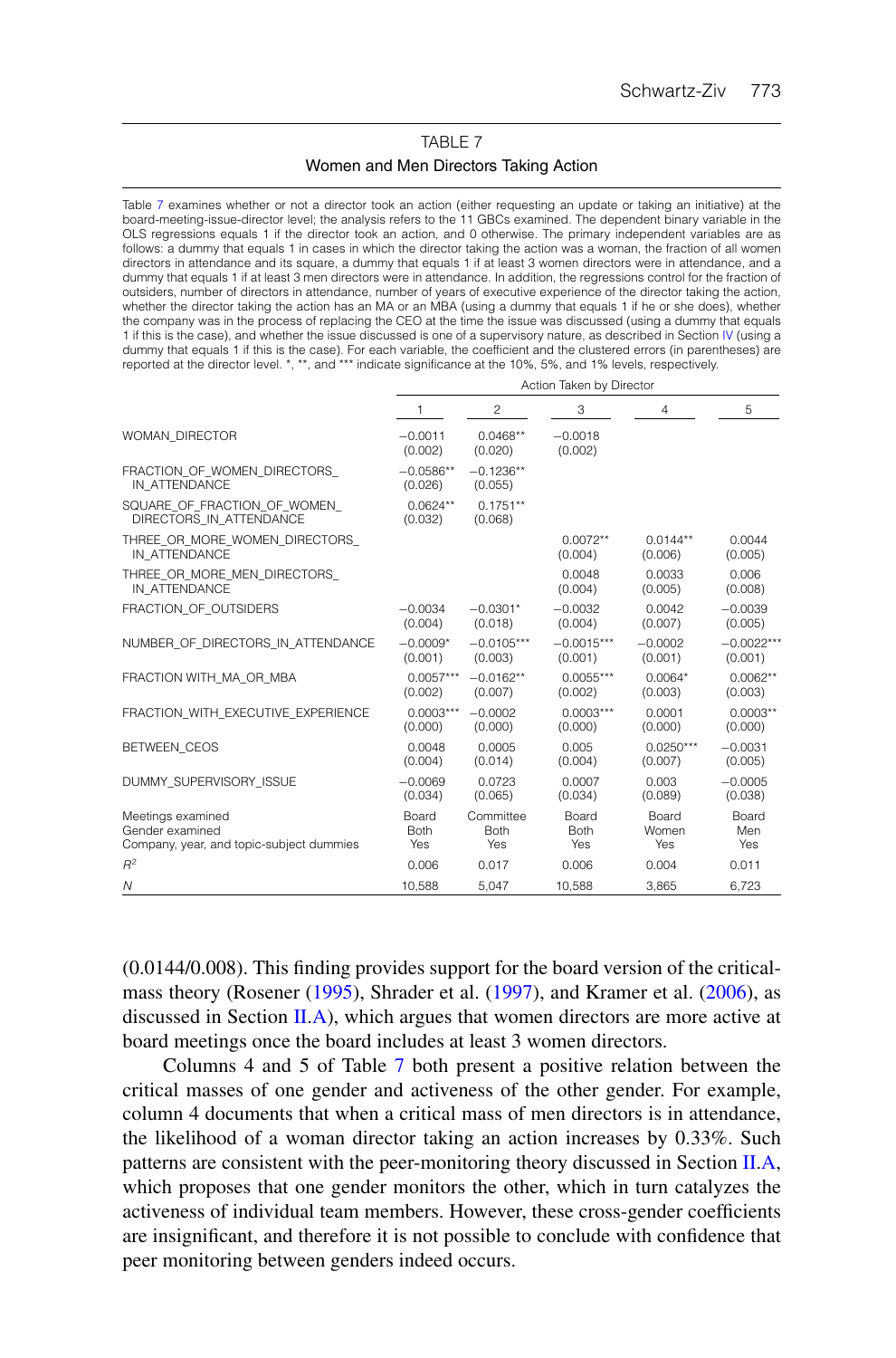Internet Appendix E explores how directors' genders relate to the types of issues about which men and women directors choose to be active. This Appendix reveals that women directors are more likely to be active with respect to supervisory issues, whereas men directors are more likely to be active with respect to managerial issues. However, the presence of a critical mass of one's own gender is found to mitigate these tendencies. It increases the likelihood of a director taking an action on a type of issue that the other gender is typically active about (e.g., women directors are more likely to take an action pertaining to a managerial issue when a critical mass of women directors is in attendance). In sum, the analysis in this section documents that the presence of a critical mass of women directors significantly increases the likelihood of women directors being active at board meetings.

## VII. The Gender of Directors at Times of CEO Turnover

Firing and hiring the CEO and bridging the gaps between CEOs are among a board's most important functions (Mace [\(1971\)](#page-28-28), Weisbach [\(1988\)](#page-29-8), and Adams and Ferreira [\(2009\)](#page-27-1)). I focus on this transitional time to gain a better understanding of how the gender composition of boards relates to the working of boards during periods when boards are particularly needed.

### A. Gender Composition and CEO Turnover

This section examines the relation between the gender composition of boards and CEO turnover, given the financial performance of GBCs. This analysis is conducted using a panel data set for the universe of the 34 GBCs for the years 2000–2009. These data were obtained from an internal database of the GCA and from the annual reports it publishes. Since 1993, Israeli GBCs have been legally required to maintain gender-balanced boards. For this reason, during the period examined, women directors constituted 34% of GBC boards on average (which is a relatively large percentage).

<span id="page-23-1"></span>Table [8](#page-24-0) examines how the gender composition of boards, given the financial performance, relates to the likelihood that CEO turnover occurs. The regressions reported are at the company-year level. The dependent variable in the regressions is a binary variable that equals 1 if CEO turnover occurred in a given company in a given year.<sup>[11](#page-23-0)</sup> The primary independent variables examined are the ones that control for gender composition and those that control for financial performance (measured by ROE). Year and firm dummies are included, and standard errors are clustered at the company level.

Column 1 of Table [8](#page-24-0) starts by examining whether, given the financial situation of the company, a linear relation exists between the gender composition of the board and CEO turnover. The regression does not document such a signifi-cant relation. Column 2 of Table [8](#page-24-0) documents (via the FRACTION OF WOMEN  $\times$  ROE coefficient) that when women constitute a small fraction of the board, and performance is weak, CEO turnover is less likely to occur. However, once the fraction of women directors increases in weak companies (as indicated by the

<span id="page-23-0"></span><sup>&</sup>lt;sup>[11](#page-23-1)</sup>During the 2000–2009 period examined, 59 CEO turnovers occurred in the 34 GBCs.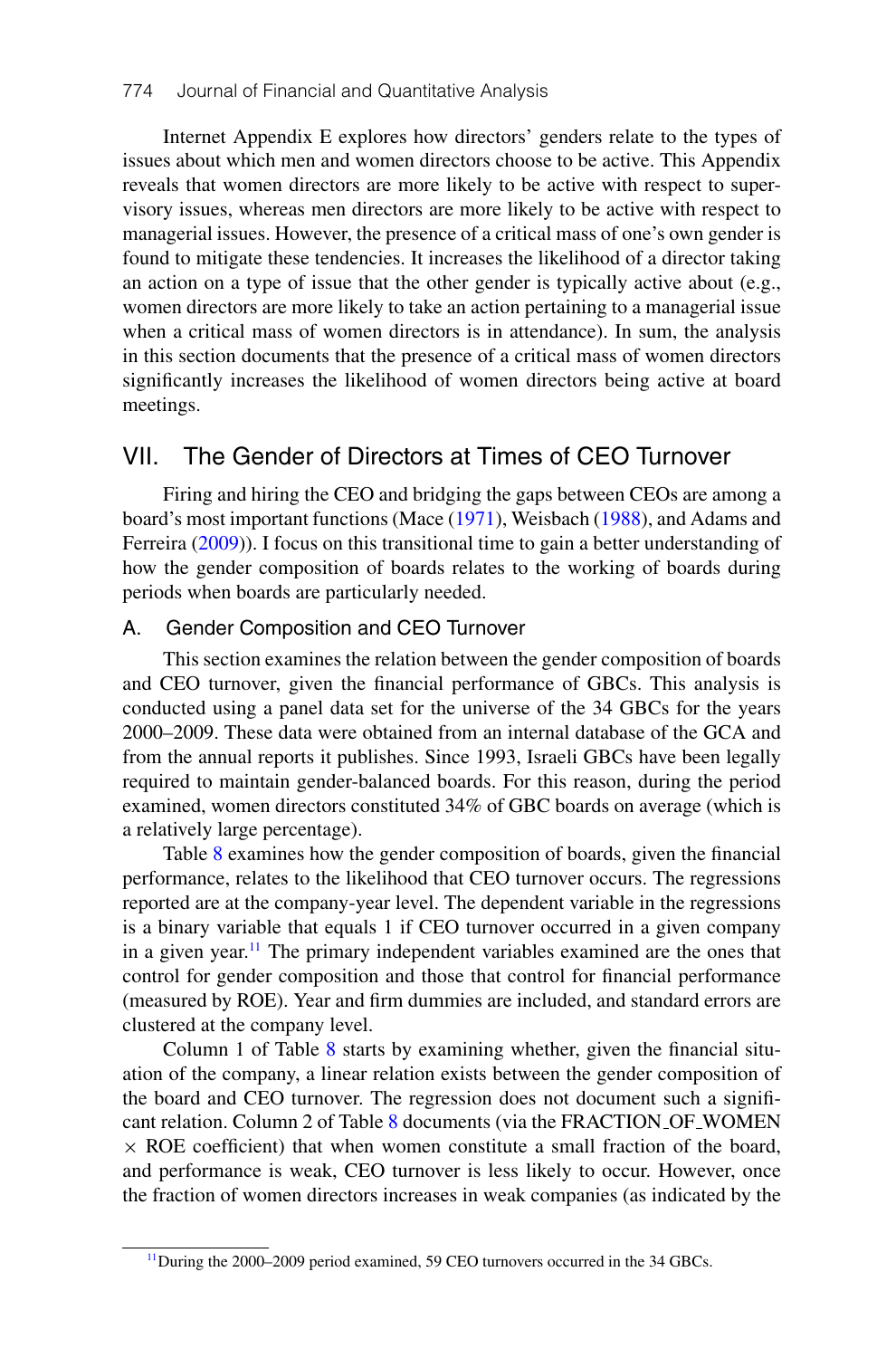#### TABLE 8 Gender Composition and CEO Turnover

Table [8](#page-24-0) reports OLS regressions that analyze a panel data set at the company-year level for the universe of the 34 GBCs in the years 2000–2009. The dependent variable is a binary variable that equals 1 if CEO turnover occurred in a given company in a given year. The primary independent variables are the fraction of women directors serving on a board and its square, the fraction of women directors serving on a board times ROE (ROE is expressed in decimals), the square of the fraction of women directors serving on a board times ROE, a dummy that equals 1 if at least 3 women were serving on the board, that dummy times ROE, a dummy that equals 1 if at least 3 men were serving on the board, and that dummy times ROE. In addition, the regressions control for the ROE, the fraction of outside directors, the total number of directors, the tenure of the CEO, and whether the CEO was female or male (using a dummy variable that equals 1 if the CEO is a woman). For each variable, the coefficient and the clustered errors (in parentheses) are reported at the firm level. \*, \*\* and \*\*\* indicate significance at the 10%, 5%, and 1% levels, respectively.

<span id="page-24-0"></span>

|                                               | <b>CEO</b> Turnover  |                         |                      |                      |                       |  |
|-----------------------------------------------|----------------------|-------------------------|----------------------|----------------------|-----------------------|--|
|                                               | 1                    | $\overline{c}$          | 3                    | 4                    | 5                     |  |
| FRACTION OF WOMEN DIRECTORS                   | 0.259<br>(0.272)     | $-0.77$<br>(0.505)      |                      |                      |                       |  |
| FRACTION OF WOMEN x ROE                       | $-0.591$<br>(1.691)  | 11.065**<br>(4.194)     |                      |                      |                       |  |
| SQUARE OF FRACTION OF WOMEN DIRECTORS         |                      | $1.579**$<br>(0.618)    |                      |                      |                       |  |
| SQUARE OF FRACTION OF WOMEN $\times$ ROE      |                      | $-18.284***$<br>(5.737) |                      |                      |                       |  |
| THREE OR MORE WOMEN DIRECTORS APPOINTED       |                      |                         | 0.088<br>(0.067)     | $0.128*$<br>(0.070)  |                       |  |
| THREE OR MORE WOMEN x ROE                     |                      |                         |                      | $-1.752*$<br>(0.913) |                       |  |
| THREE OR MORE WOMEN DIRECTORS APPOINTED       |                      |                         | 0.005<br>(0.133)     | 0.018<br>(0.134)     |                       |  |
| THREE OR MORE MEN x ROE                       |                      |                         |                      | $-0.695$<br>(0.852)  |                       |  |
| AT LEAST THREE DIRECTORS OF EACH GENDER       |                      |                         |                      |                      | $0.172**$<br>(0.084)  |  |
| AT LEAST THREE DIRECTORS OF EACH GENDER x ROE |                      |                         |                      |                      | $-2.027**$<br>(0.883) |  |
| <b>ROE</b>                                    | 0.052<br>(0.641)     | $-1.494*$<br>(0.805)    | $-0.225$<br>(0.358)  | 0.628<br>(0.861)     | 0.389<br>(0.301)      |  |
| FRACTION OF OUTSIDERS                         | $-0.14$<br>(0.168)   | $-0.092$<br>(0.170)     | $-0.108$<br>(0.171)  | $-0.136$<br>(0.171)  | $-0.191$<br>(0.134)   |  |
| <b>CEO TENURE</b>                             | $0.049**$<br>(0.018) | $0.052***$<br>(0.018)   | $0.050**$<br>(0.019) | $0.049**$<br>(0.019) | $0.050**$<br>(0.018)  |  |
| NUMBER OF DIRECTORS                           | $-0.004$<br>(0.013)  | $-0.001$<br>(0.014)     | $-0.009$<br>(0.017)  | $-0.014$<br>(0.018)  | $-0.014$<br>(0.020)   |  |
| WOMAN CEO                                     | $0.451**$<br>(0.187) | $0.434**$<br>(0.186)    | $0.465**$<br>(0.182) | $0.480**$<br>(0.181) | $0.455***$<br>(0.135) |  |
| $R^2$                                         | 0.193                | 0.21                    | 0.181                | 0.188                | 0.009                 |  |
| $\mathcal N$                                  | 222                  | 222                     | 244                  | 244                  | 244                   |  |

SQUARE OF FRACTION OF WOMEN  $\times$  ROE coefficient), weak companies are more likely to experience CEO turnover.

Columns 3–5 of Table [8](#page-24-0) further examine the latter pattern by investigating how, given the financial performance of the company, a critical mass of women or men directors relates to CEO turnover. Column 3 does not document a significant relation between critical masses of at least 3 directors of a certain gender and CEO turnover. This may indicate that critical masses do not catalyze CEO turnover. However, these results change once interaction variables between critical masses and financial performance are introduced. Column 4 establishes that when boards include a critical mass of women directors, and firm performance is weak (THREE\_OR\_MORE\_WOMEN  $\times$  ROE), CEO turnover is significantly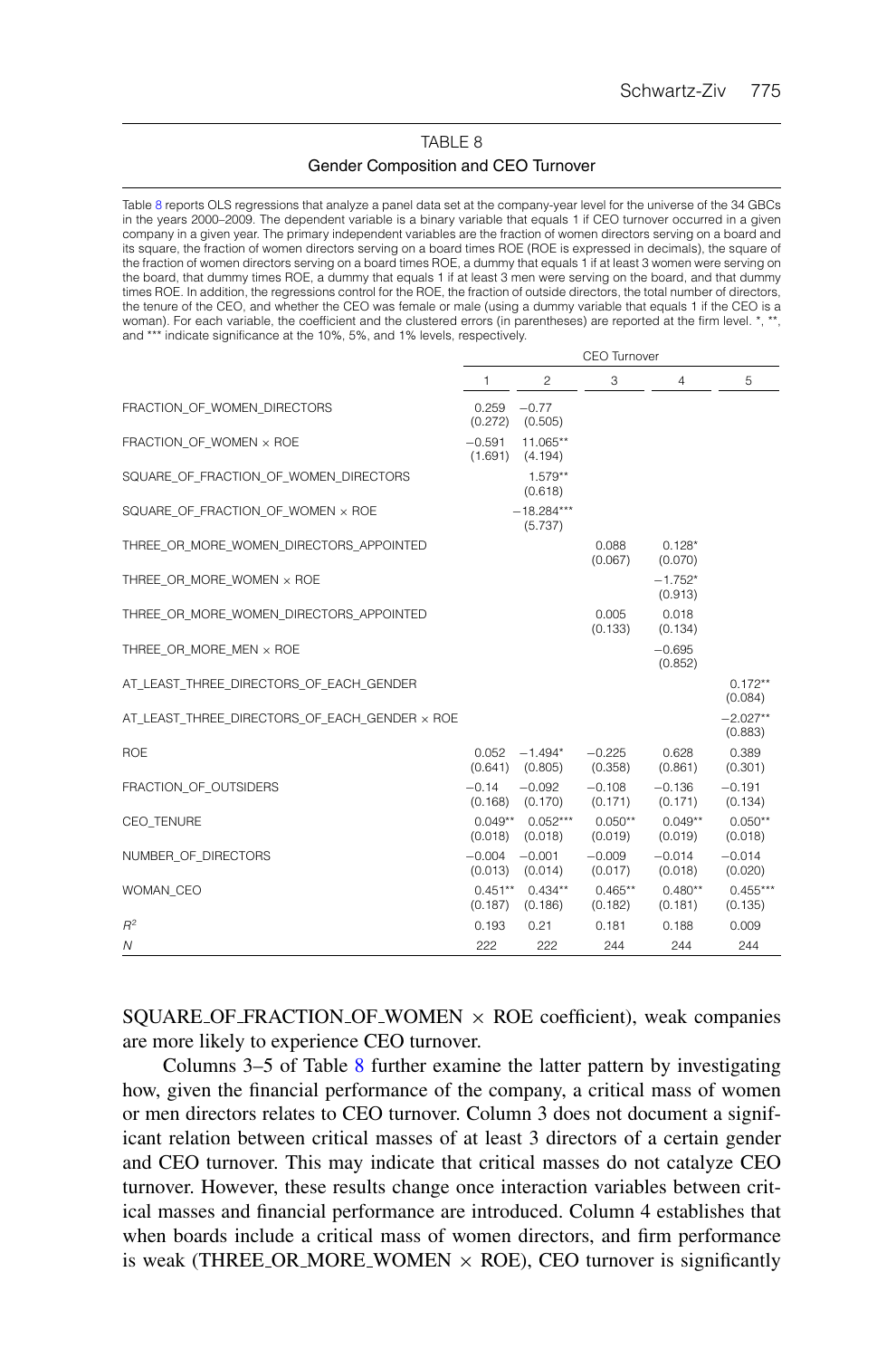(at the 10% level) more likely to occur. In other words, when firm performance is weak, CEOs are more likely to find their way out if the board includes a critical mass of women directors.

Finally, column 5 of Table [8](#page-24-0) highlights that companies that have a dual critical mass and also weak financial performance (AT\_LEAST\_THREE\_ DIRECTORS OF EACH GENDER  $\times$  ROE) are significantly more likely to experience CEO turnover. The magnitude noted implies that a 1% decrease in the ROE is expected to increase the likelihood of CEO turnover occurring by 2.02% if the board includes a dual critical mass. This result suggests that when boards include a dual critical mass, CEOs are likely to be held accountable if they underperform, and, one way or the other, they are likely to leave the firm. These findings are consistent with those of Adams and Ferreira [\(2009\)](#page-27-1), who examine American public firms and find that firms with weak financial performance that have a higher fraction of women directors are particularly likely to experience CEO turnover.

#### B. Board Activeness When Companies Are between CEOs

This section explores how the gender of directors relates to board activeness during a particularly delicate period, when the CEO is being replaced. The analysis in this section is based on the minutes data described in Section [IV.](#page-7-4) Of the 11 firms for which minutes were examined, 4 replaced their CEOs during the year studied, and all of these firms had periods during which they were literally "between" CEOs, with no serving CEO. Those periods lasted between several weeks and several months. Such periods occurred for one or more of the following reasons: The board asked the incumbent CEO to resign his or her position at very short notice, the process of selecting the new CEO continued for at least 3 months, $\frac{12}{12}$  $\frac{12}{12}$  $\frac{12}{12}$  legal issues complicated and extended the selection process, and/or the newly selected CEO was not able to leave his or her former position immediately.

<span id="page-25-1"></span>The board is expected to step in immediately once it fires the CEO or once it learns that the current CEO will not continue serving in his or her position. Accordingly, I define a "gap period" between CEOs as starting when the minutes document for the first time that the board is aware that the current CEO will not continue serving in this position and as ending when the new CEO first attends a meeting of the board or of a board committee. Based on this definition, the gap periods experienced by the 4 companies that replaced their CEOs lasted between 3 and 7 months. This gap period is longer than the period noted in the previous paragraph because the gap period defined typically starts before the incumbent CEO leaves the company and ends after the new CEO is selected.

Table [4](#page-13-0) (which is discussed in Section [V](#page-10-1)[.C\)](#page-12-0) does not show that boards are significantly more active when their companies are in a gap period (BETWEEN CEOS). However, gender-balanced boards may be particularly active during gap periods. Table [9](#page-26-0) explores this possibility by analyzing how critical masses of women and men directors relate to board activeness during gap periods.

<span id="page-25-0"></span> $12$ It can take several months for a GBC to hire a CEO. This is because GBC boards are required to publish an advertisement in the newspapers inviting candidates to apply for the CEO position. This is usually followed by several rounds of interviews. In addition, in most cases, the board refers at least the final candidates to an external company that specializes in evaluation of executives for placement.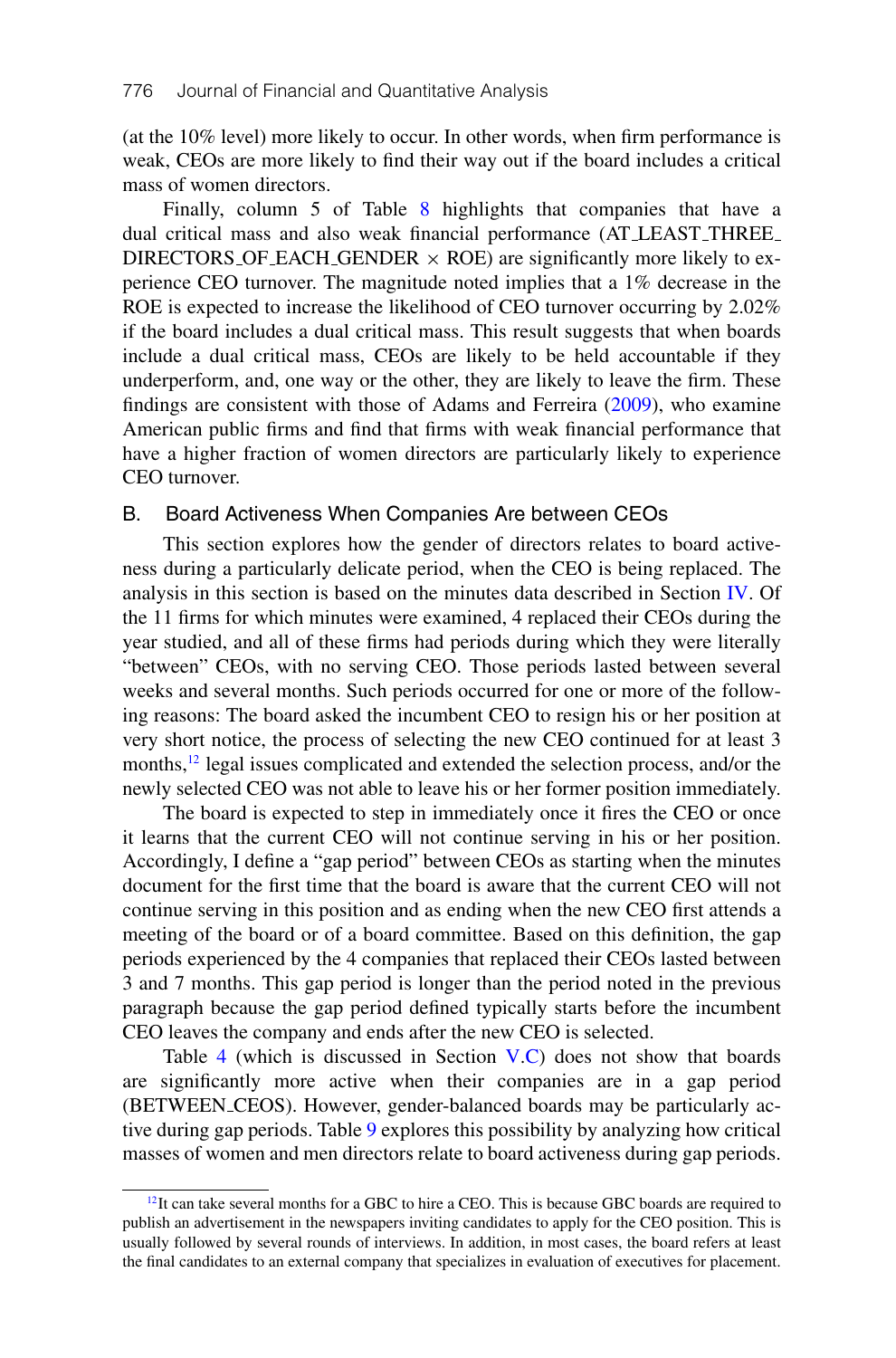Action Taken

#### TABLE 9 Gender Composition and Board Activeness in the Absence of a CEO

Table [9](#page-26-0) reports OLS regressions analyzing issues discussed at the board-meeting-issue level; these were discussed at the board and board-committee meetings of the 11 GBCs examined. The dependent variable is a binary variable that equals 1 if an action was taken (i.e., the board requested to receive either further information/update, or the board took an initiative). The primary independent variables are the fraction of women directors attending and its square, interaction variables for the latter 2 variables with a dummy documenting if the company was between CEOs (i.e., the board was in the process of replacing a CEO), a dummy that equals 1 if at least 3 women directors were in attendance, a dummy that equals 1 if at least 3 men directors were in attendance, and interaction variables for the latter 2 variables with a dummy that equals 1 if the company was between CEOs. In addition, the regressions control for (but do not necessarily report) the fraction of outside directors in attendance, the total number of directors in attendance, the average number of years of executive experience of the attending directors, the fraction of attending directors with an MA/MBA, and whether the issue discussed was one of a supervisory nature (using a dummy that equals 1 if this is the case). For each variable, the coefficient and the clustered errors (in parentheses) are reported at the meeting level. \*, \*\*, and \*\*\* indicate significance at the 10%, 5%, and 1% levels, respectively.

<span id="page-26-0"></span>

|                                                                                        | ACTION ISSUED.      |                          |                     |                      |
|----------------------------------------------------------------------------------------|---------------------|--------------------------|---------------------|----------------------|
|                                                                                        | 1                   | $\overline{c}$           | 3                   | 4                    |
| FRACTION OF WOMEN DIRECTORS IN ATTENDANCE                                              | $-0.278$<br>(0.272) | 0.057<br>(0.229)         |                     |                      |
| FRACTION OF WOMEN DIRECTORS AND BETWEEN CEOS                                           | 0.373<br>(0.415)    | $-0.56$<br>(0.370)       |                     |                      |
| SQUARE OF FRACTION OF WOMEN DIRECTORS<br>IN ATTENDANCE                                 | 0.255<br>(0.359)    | $-0.019$<br>(0.270)      |                     |                      |
| SQUARE OF FRACTION OF WOMEN DIRECTORS AND<br><b>BETWEEN CEOS</b>                       | $-0.245$<br>(0.504) | 0.472<br>(0.430)         |                     |                      |
| THREE OR MORE WOMEN DIRECTORS IN ATTENDANCE                                            |                     |                          | $0.077*$<br>(0.041) |                      |
| THREE OR MORE WOMEN DIRECTORS AND BETWEEN CEOS                                         |                     |                          | $0.112*$<br>(0.058) |                      |
| THREE OR MORE MEN DIRECTORS IN ATTENDANCE                                              |                     |                          | 0.024<br>(0.043)    |                      |
| THREE OR MORE MEN DIRECTORS AND BETWEEN CEOS                                           |                     |                          | $0.160*$<br>(0.094) |                      |
| AT LEAST THREE DIRECTORS OF EACH GENDER                                                |                     |                          |                     | $0.067**$<br>(0.032) |
| AT LEAST THREE DIRECTORS OF EACH GENDER<br>AND BETWEEN CEOS                            |                     |                          |                     | $0.120**$<br>(0.052) |
| FRACTION OF OUTSIDE DIRECTORS                                                          | $-0.066$<br>(0.054) | $-0.09$<br>(0.069)       | $-0.036$<br>(0.053) | $-0.05$<br>(0.050)   |
| NUMBER OF DIRECTORS IN ATTENDANCE                                                      | 0.004<br>(0.006)    | $-0.011$<br>(0.012)      | $-0.005$<br>(0.006) | $-0.005$<br>(0.006)  |
| FRACTION WITH EXECUTIVE EXPERIENCE                                                     | 0.005<br>(0.007)    | $-0.002$<br>(0.004)      | 0.002<br>(0.007)    | 0.002<br>(0.007)     |
| BETWEEN CEOS                                                                           | $-0.033$<br>(0.083) | $0.149*$<br>(0.079)      | $-0.146$<br>(0.107) | 0.007<br>(0.041)     |
| Firm and year dummies<br>Company, year, and topic-subject dummies<br>Meetings examined | Yes<br>Yes<br>Board | Yes<br>Yes<br>Committees | Yes<br>Yes<br>Board | Yes<br>Yes<br>Board  |
| $R^2$                                                                                  | 0.075               | 0.148                    | 0.087               | 0.089                |
| $\mathcal N$                                                                           | 1.313               | 1,145                    | 1,313               | 1.313                |

This analysis follows the econometric model presented in Section [V](#page-10-1)[.B,](#page-11-2) and the observations are at the board-meeting-issue level. Columns 1–2 of Table [9](#page-26-0) examine whether a linear or a U-shaped relation exists between the gender composition of the board and board activeness during gap periods as compared with nongap periods. These regressions do not find a significant relation for board meetings (column 1) or for board-committee meetings (column 2).

Column 3 of Table [9](#page-26-0) examines whether a critical mass of women and/or men directors increases the likelihood of the board taking an action at a board meeting, particularly during a gap period as opposed to a nongap period. Column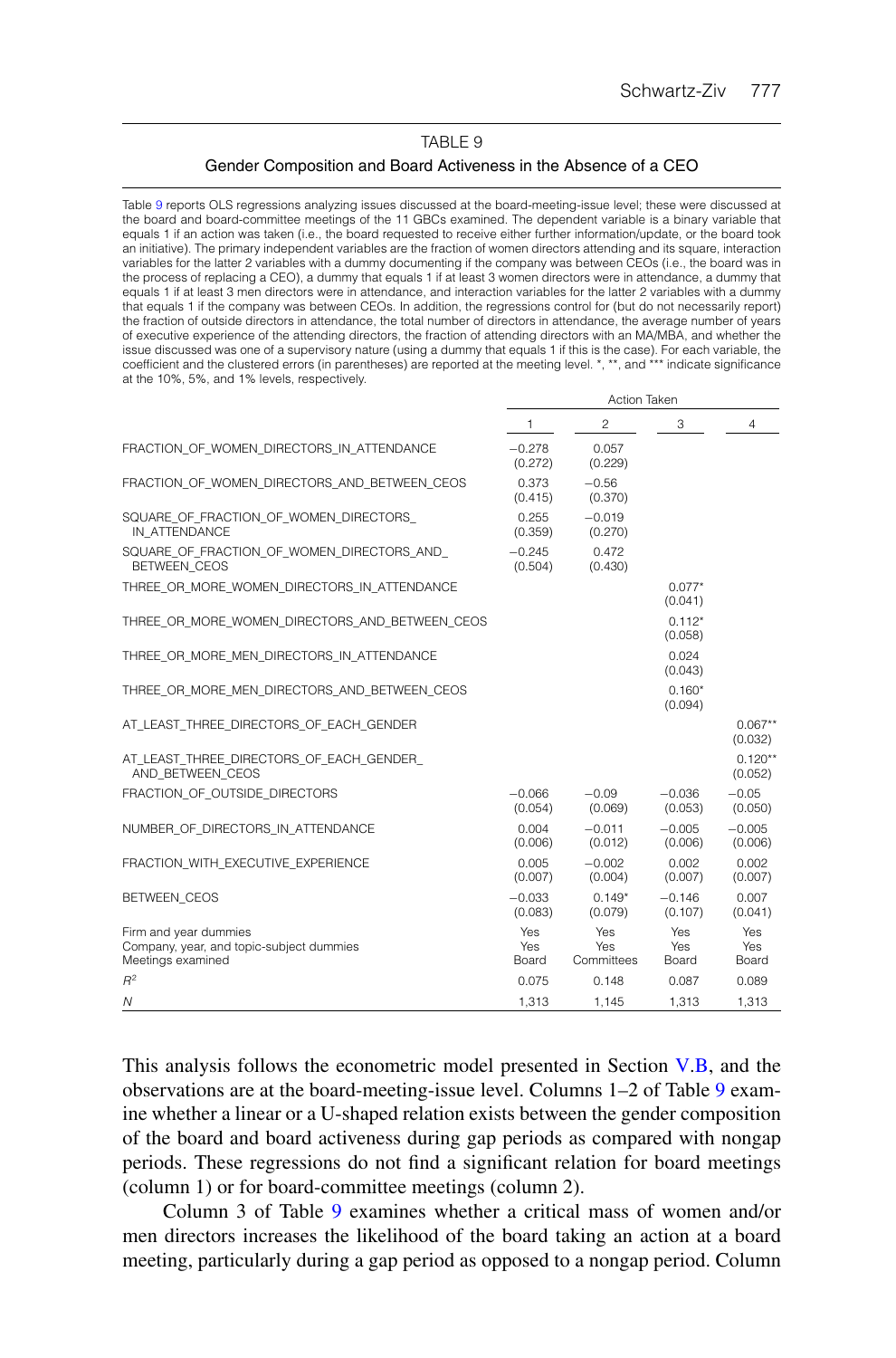<span id="page-27-4"></span>3 shows that having a critical mass of women directors when a company is in a gap period (THREE OR MORE WOMEN DIRECTORS AND BETWEEN CEOS) increases the likelihood of the board taking an action by 11.2% (this result is significant at the 10% level). Similarly, column 3 documents that having at least 3 men directors in attendance when a company is in a gap period increases the likelihood of the board taking an action by 16% (this result is significant at the 10% level).

In column 4 of Table [9,](#page-26-0) the coefficient for AT LEAST THREE DIREC TORS OF EACH GENDER AND BETWEEN CEOS documents that boards with a dual critical mass are significantly (at the 5% level) more active during gap periods. The average percentage of cases in which boards took an action at board meetings during gap periods is 24.8%. Column 4 estimates that having a dual critical mass during gap periods increases the likelihood of boards taking an action by  $75.4\%$  ( $[6.7\% + 12.0\%]/24.8\%$ ) compared with this average. This result emphasizes that not only are genderbalanced boards more active (as documented by the positive and significant coefficients for AT LEAST THREE DIRECTORS OF EACH GENDER), but gender-balanced boards are particularly active during gap periods, as documented by the coefficient for AT LEAST THREE DIRECTORS OF EACH GENDER AND BETWEEN CEOS. Thus, perhaps gender-balanced boards are particularly likely to be involved and step in at crucial times, such as those in which the CEO is replaced.

## VIII. Summary

This study finds that boards are more active at board meetings when they are gender-balanced, meaning that they include at least 3 directors of each gender. This phenomenon is particularly driven by women directors, who are more active when a critical mass of at least 3 women directors is in attendance. The research also reveals that gender-balanced boards are particularly active around CEO turnover periods, which are periods in which a board's involvement is particularly needed. These findings suggest that gender-balanced boards may be valuable particularly when a company is in need of the board's involvement.

## **References**

- <span id="page-27-5"></span>Adams, R. B., and D. Ferreira. "A Theory of Friendly Boards." *Journal of Finance*, 62 (2007), 217–250.
- <span id="page-27-1"></span>Adams, R. B., and D. Ferreira. "Women in the Boardroom and Their Impact on Governance and Performance." *Journal of Financial Economics*, 94 (2009), 291–309.
- <span id="page-27-3"></span>Adams, R. B., and P. Funk. "Beyond the Glass Ceiling: Does Gender Matter?" *Management Science*, 58 (2012), 219–235.
- <span id="page-27-0"></span>Ahern, K. R., and A. K. Dittmar. "The Changing of the Boards: The Value Effect of a Massive Exogenous Shock." *Quarterly Journal of Economics*, 127 (2012), 137–197.
- <span id="page-27-2"></span>Allmendinger, J., and J. R. Hackman. "The More, the Better? A Four-Nation Study of the Inclusion of Women in Symphony Orchestras." *Social Forces*, 74 (1995), 423–460.
- <span id="page-27-7"></span>Anderson, T. W. "Estimating Linear Restrictions on Regression Coefficients for Multivariate Normal Distributions." *Annals of Mathematical Statistics*, 22 (1951), 327–351.
- <span id="page-27-6"></span>Angrist, J. D., and J. S. Pischke. *Mostly Harmless Econometrics: An Empiricist's Companion*. Princeton, NJ: Princeton University Press (2009).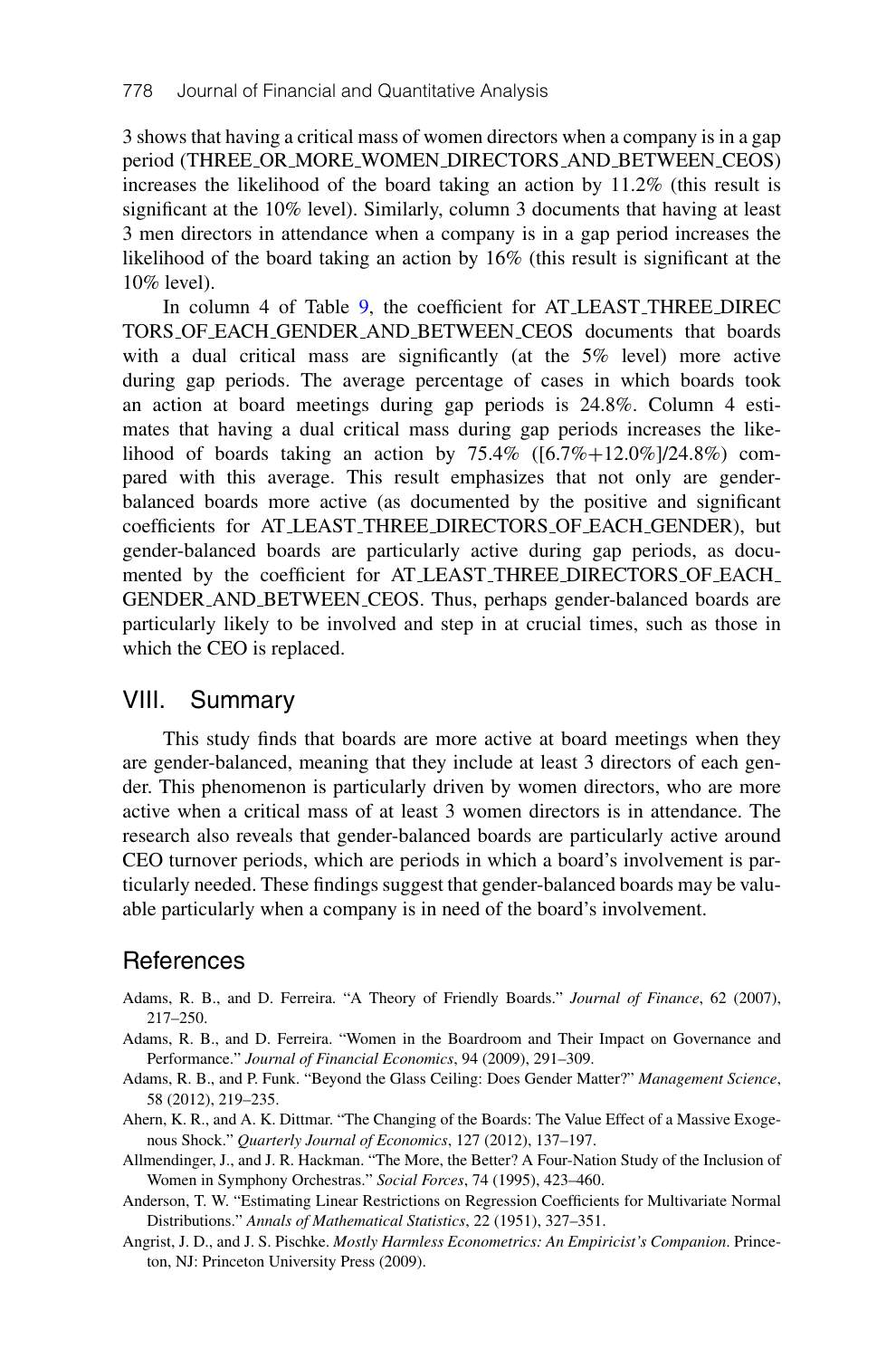- <span id="page-28-24"></span><span id="page-28-23"></span><span id="page-28-22"></span><span id="page-28-10"></span>Apesteguia, J.; G. Azmat; and N. Iriberri. "The Impact of Gender Composition on Team Performance and Decision-Making: Evidence from the Field." *Management Science*, 58 (2012), 219–235.
- <span id="page-28-8"></span>Bear, J. A., and A. W. Woolley. "The Role of Gender in Team Collaboration and Performance." *Interdisciplinary Science Reviews*, 36 (2011), 146–153.
- Bilimoria, D., and S. K. Piderit. "Board Committee Membership: Effects of Sex-Based Bias." *Academy of Management Journal*, 37 (1994), 1453–1477.
- <span id="page-28-19"></span>Carter, D. A.; F. D'Souza; B. J. Simkins; and W. G. Simpson. "The Gender and Ethnic Diversity of US Boards and Board Committees and Firm Financial Performance." *Corporate Governance: An International Review*, 18 (2010), 396–414.
- <span id="page-28-16"></span>Carter, D. A.; B. J. Simkins; and W. G. Simpson. "Corporate Governance, Board Diversity, and Firm Performance." *Financial Review*, 38 (2003), 33–53.
- <span id="page-28-2"></span>Catalyst. "Women on Board." Available at [http://www.catalyst.org/system/files/2014](http://www.catalyst.org/system/files/2014_catalyst_census_women_board_directors_0.pdf) [catalyst](http://www.catalyst.org/system/files/2014_catalyst_census_women_board_directors_0.pdf) [census](http://www.catalyst.org/system/files/2014_catalyst_census_women_board_directors_0.pdf) -[women](http://www.catalyst.org/system/files/2014_catalyst_census_women_board_directors_0.pdf)-[board](http://www.catalyst.org/system/files/2014_catalyst_census_women_board_directors_0.pdf) [directors](http://www.catalyst.org/system/files/2014_catalyst_census_women_board_directors_0.pdf) [0.pdf](http://www.catalyst.org/system/files/2014_catalyst_census_women_board_directors_0.pdf) (2014).
- <span id="page-28-17"></span>Erhardt, N. L.; J. D. Werbel; and C. B. Shrader. "Boards of Director Diversity and Firm Performance." *Corporate Governance: An International Review*, 11 (2003), 102–111.
- <span id="page-28-18"></span>Farrell, K. A., and P. L. Hersch. "Additions to Corporate Boards: The Effect of Gender." *Journal of Corporate Finance*, 11 (2005), 85–106.
- <span id="page-28-20"></span>Government Companies Authority. *Annual Reports on the Government Companies*. Jerusalem, Israel: Government Companies Authority, Ministry of Finance (2007).
- <span id="page-28-14"></span>Greene, W. H. *Econometric Analysis*. Upper Saddle River, NJ: Pearson Education (2008).
- Gupta, A., and K. Raman. "Board Diversity and CEO Selection." *Journal of Financial Research*, 37 (2014), 495–518.
- <span id="page-28-27"></span><span id="page-28-12"></span>Hausman, J. A. "Specification Tests in Econometrics." *Econometrica*, 46 (1978), 1251–1271.
- Hermalin, B. E., and M. S. Weisbach. "Boards of Directors as an Endogenously Determined Institution: A Survey of Economic Literature." *Economic Policy Review*, 9 (2003), 7–26.
- <span id="page-28-9"></span>Hoogendoorn, S.; H. Oosterbeek; and M. van Praag. "The Impact of Gender Diversity on the Performance of Business Teams: Evidence from a Field Experiment." *Management Science*, 59 (2013), 1514–1528.
- <span id="page-28-6"></span>Hoxby, C. "Peer Effects in the Classroom: Learning from Gender and Race Variation." National Bureau of Economic Research Working Paper No. 7867 (2000).
- <span id="page-28-11"></span>Huang, J., and D. J. Kisgen. "Gender and Corporate Finance: Are Male Executives Overconfident Relative to Female Executives?" *Journal of Financial Economics*, 108 (2013), 822–839.
- Israeli Stock Exchange Authority. "Women on Boards" (in Hebrew). Available at [http://www.isa.gov](http://www.isa.gov.il/Download/IsaFile_5625.pdf) [.il/Download/IsaFile](http://www.isa.gov.il/Download/IsaFile_5625.pdf) [5625.pdf](http://www.isa.gov.il/Download/IsaFile_5625.pdf) (2010).
- <span id="page-28-13"></span>Joecks, J.; K. Pull; and K. Vetter. "Gender Diversity in the Boardroom and Firm Performance: What Exactly Constitutes a 'Critical Mass'?" *Journal of Business Ethics*, 118 (2013), 61–72.
- <span id="page-28-3"></span>Kanter, R. M. *Men and Women of the Corporation*. New York, NY: Basic Books (1977).
- Kesner, I. F. "Directors' Characteristics and Committee Membership: An Investigation of Type, Occupation, Tenure, and Gender." *Academy of Management Journal*, 31 (1988), 66–84.
- <span id="page-28-1"></span>Koplovitz, K. "Boardroom Bound? Ten Steps to Get You There." *Forbes*. Available at [http://www](http://www.forbes.com/sites/kaykoplovitz/2015/04/22/boardroom-bound-ten-steps-to-get-you-there/) [.forbes.com/sites/kaykoplovitz/2015/04/22/boardroom-bound-ten-steps-to-get-you-there/](http://www.forbes.com/sites/kaykoplovitz/2015/04/22/boardroom-bound-ten-steps-to-get-you-there/) (2015).
- <span id="page-28-5"></span>Kramer, V. W.; A. M. Konrad; and S. Erkut. "Critical Mass on Corporate Boards: Why Three or More Women Enhance Governance." Working Paper, Wellesley Center for Women (2006).
- <span id="page-28-26"></span>Krippendorff, K. *Content Analysis: An Introduction to Its Methodology*. Thousand Oaks, CA: Sage (2004).
- <span id="page-28-21"></span>Lavi, Z. "The Ministry of Justice Is Increasing the Compensation of Outside Directors" (in Hebrew). *Ynet*. Available at <http://www.ynet.co.il/articles/0,7340,L-3435614,00.html> (2007).
- <span id="page-28-7"></span>Lavy, V., and A. Schlosser. "Mechanisms and Impacts of Gender Peer Effects at School." *American Economic Journal: Applied Economics*, 3 (2011), 1–33.
- <span id="page-28-25"></span>Lieblich, A.; R. Tuval-Mashiach; and T. Zilber. *Narrative Research: Reading, Analysis, and Interpretation*. Thousand Oaks, CA: Sage (1998).
- <span id="page-28-28"></span><span id="page-28-0"></span>Mace, M. L. *Directors: Myth and Reality*. Cambridge, MA: Harvard University (1971).
- Matsa, D. A., and A. R. Miller. "A Female Style in Corporate Leadership? Evidence from Quotas." *American Economic Journal: Applied Economics*, 5 (2012), 136–169.
- Peterson, C. A., and J. Philpot. "Women's Roles on U.S. Fortune 500 Boards: Director Expertise and Committee Memberships." *Journal of Business Ethics*, 72 (2007), 177–196.
- <span id="page-28-15"></span>Rhode, D. L., and A. K. Packel. "Diversity on Corporate Boards: How Much Difference Does Difference Make?" *Delaware Journal of Corporate Law*, 39 (2014), 377–426.
- <span id="page-28-4"></span>Rosener, J. B. *America's Competitive Secret: Utilizing Women as a Management Strategy*. Oxford, UK: Oxford University Press (1995).
- Ruigrok, W.; S. Peck; and S. Tacheva. "Nationality and Gender Diversity on Swiss Corporate Boards." *Corporate Governance*, 15 (2007), 546–557.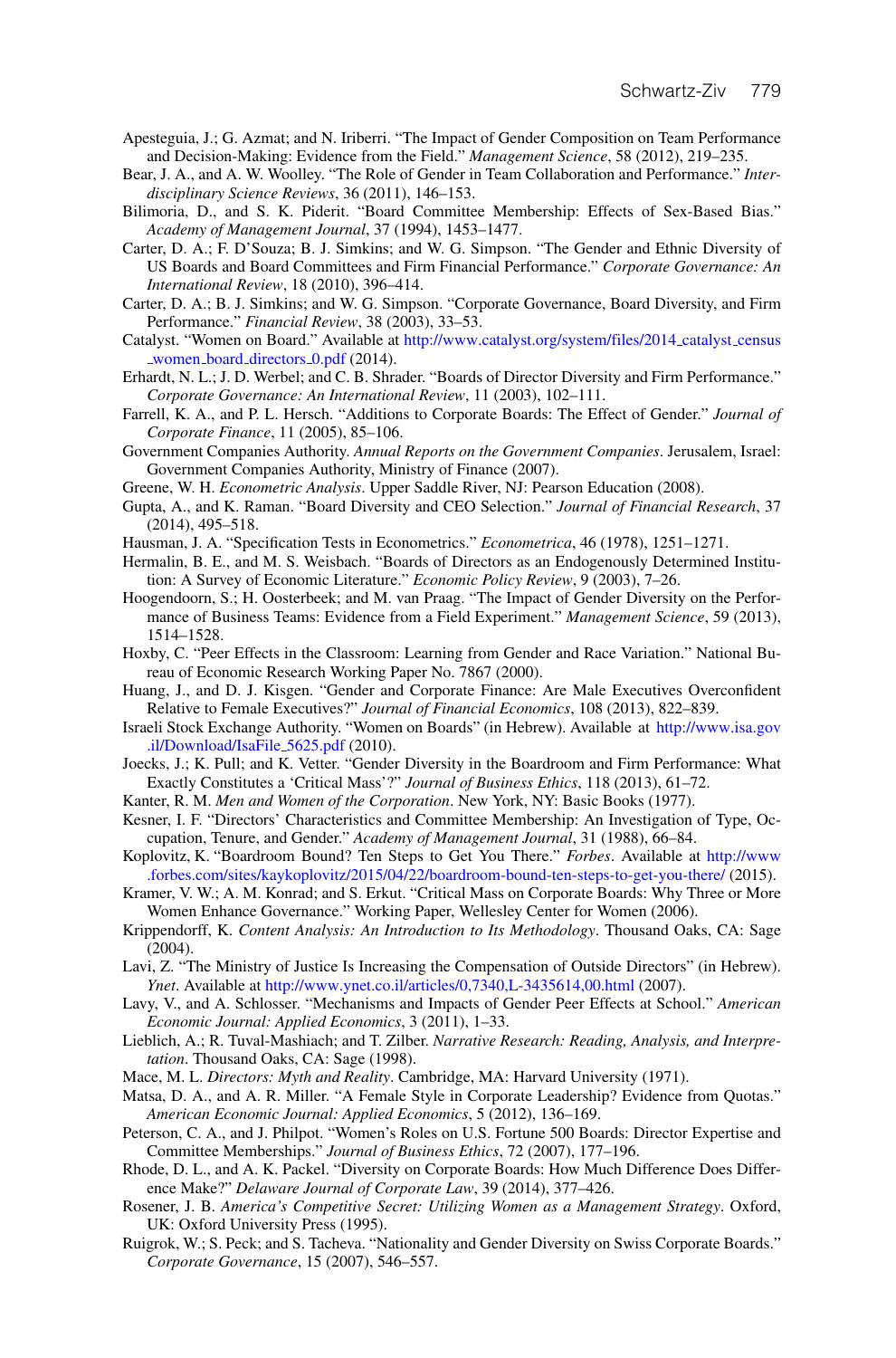- <span id="page-29-5"></span><span id="page-29-0"></span>Schwartz-Ziv, M., and M. S. Weisbach. "What Do Boards Really Do? Evidence from Minutes of Board Meetings." *Journal of Financial Economics*, 108 (2013), 349–366.
- <span id="page-29-1"></span>Shrader, C. B.; V. B. Blackburn; and P. Iles. "Women in Management and Firm Financial Performance: An Exploratory Study." *Journal of Managerial Issues*, 9 (1997), 355–372.
- <span id="page-29-6"></span>Spencer Stuart. *Spencer Stuart Board Index*. Chicago, IL: Spencer Stuart (2011).
- Stemler, S. "An Overview of Content Analysis, Practical Assessment." *Research and Evaluation*, 7 (2001), 137–146.
- <span id="page-29-7"></span>Stock, J. H.; J. H. Wright; and M. Yogo. "A Survey of Weak Instruments and Weak Identification in Generalized Method of Moments." *Journal of Business and Economic Statistics*, 20 (2002), 518–529.
- Tinklin, T.; L. Croxford; A. Ducklin; and B. Frame. "Gender and Attitudes to Work and Family Roles: The Views of Young People at the Millennium." *Gender and Education*, 17 (2005), 129–142.
- <span id="page-29-4"></span>Torchia, M.; A. Calabro; and M. Huse. "Women Directors on Corporate Boards: From Tokenism to Critical Mass." *Journal of Business Ethics*, 102 (2011), 299–317.
- <span id="page-29-3"></span>Tuggle, C. S.; D. G. Sirmon; and L. Bierman. "From Seats at the Table to Voices in the Discussion: Exploring the Effects of Proportional Representation and Prestige on Minority Directors' Participation in Board Meeting Discussions." Conference on Corporate Governance, Missouri University, Columbia, MO (2011), 1–47.
- <span id="page-29-8"></span>Weisbach, M. S. "Outside Directors and CEO Turnover." *Journal of Financial Economics*, 20 (1988), 431–460.
- <span id="page-29-2"></span>Woolley, A. W.; C. F. Chabris; A. Pentland; N. Hashmi; and T. W. Malone. "Evidence for a Collective Intelligence Factor in the Performance of Human Groups." *Science*, 330 (2010), 686–688.